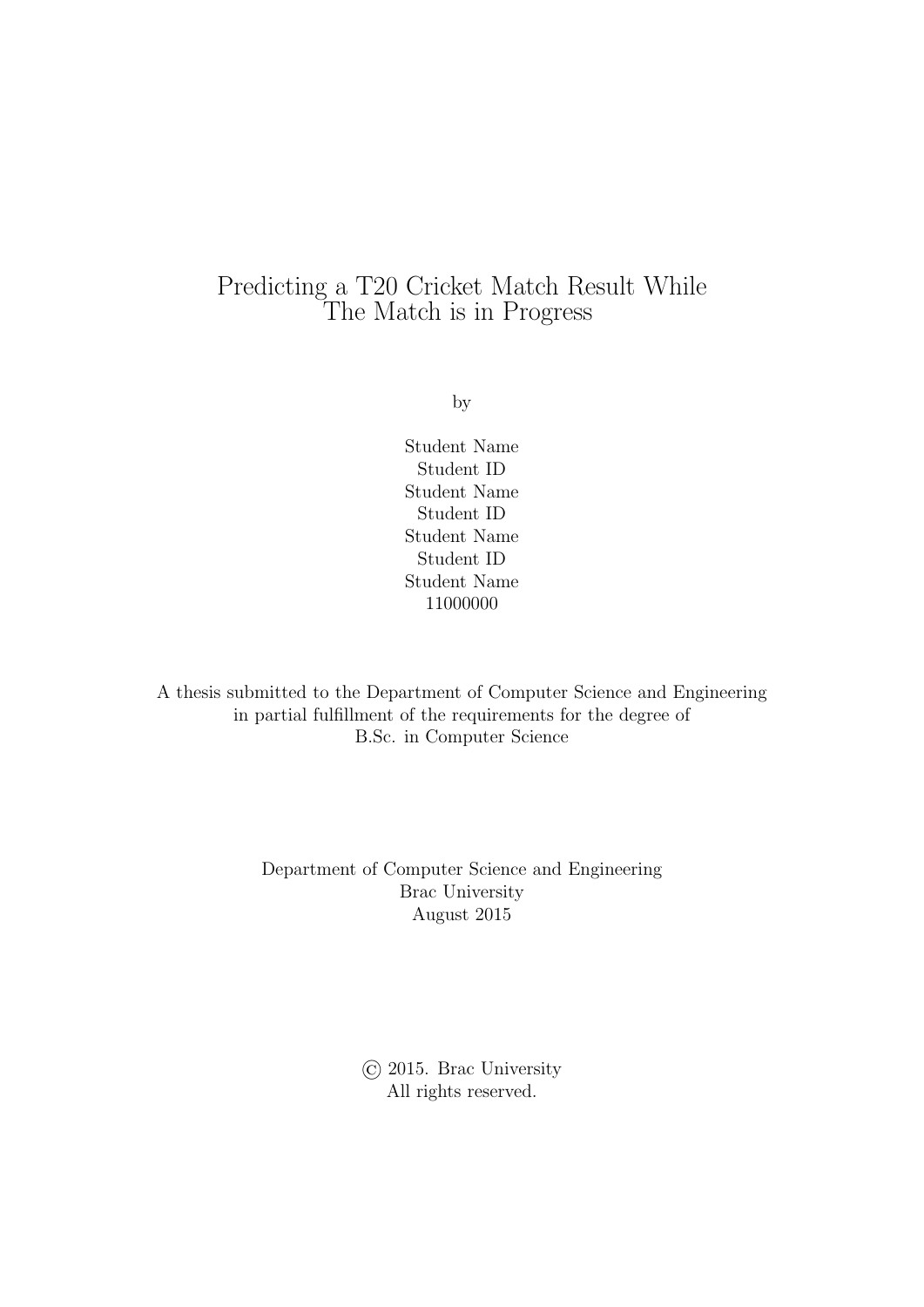## <span id="page-1-0"></span>Declaration

It is hereby declared that

- 1. The thesis submitted is my/our own original work while completing degree at Brac University.
- 2. The thesis does not contain material previously published or written by a third party, except where this is appropriately cited through full and accurate referencing.
- 3. The thesis does not contain material which has been accepted, or submitted, for any other degree or diploma at a university or other institution.
- 4. We have acknowledged all main sources of help.

Student's Full Name & Signature:

Student Name

Student ID

Student Name

Student ID

Student Name

Student ID

Student Name

Student ID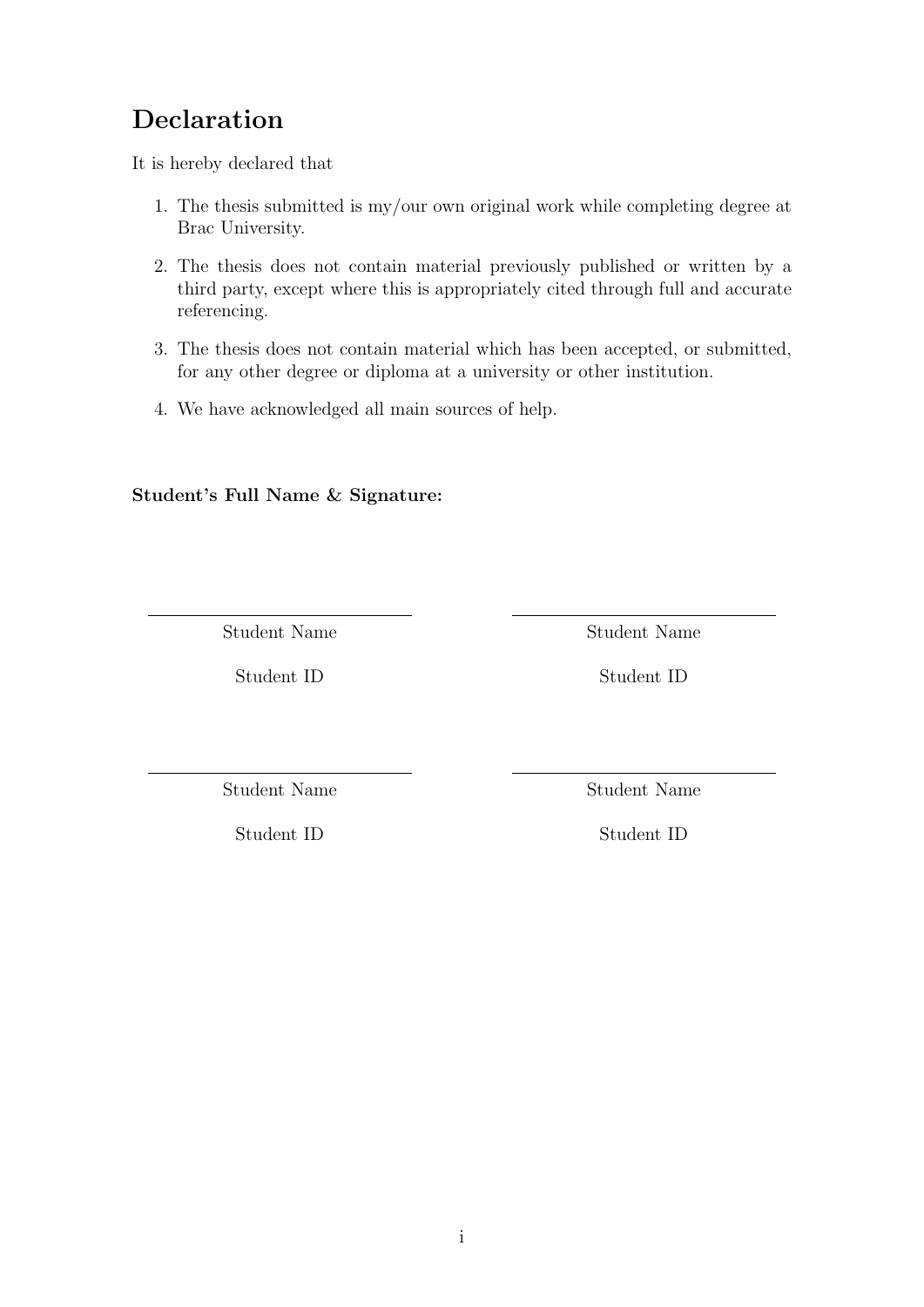## <span id="page-2-0"></span>Approval

The thesis/project titled "Predicting a T20 Cricket Match Result While The Match is in Progress" submitted by

- 1. Student Name (Student ID)
- 2. Student Name (Student ID)
- 3. Student Name (Student ID)
- 4. Student Name (Student ID)

Of Summer, 2015 has been accepted as satisfactory in partial fulfillment of the requirement for the degree of B.Sc. in Computer Science on August 23, 2015.

#### Examining Committee:

Supervisor: (Member)

Name of Supervisor

Senior Lecturer Department Institution

Program Coordinator: (Member)

Name of Program Coordinator

Designation Department Brac University

Head of Department: (Chair)

Name of Head of Department

Designation Department of Computer Science and Engineering Brac University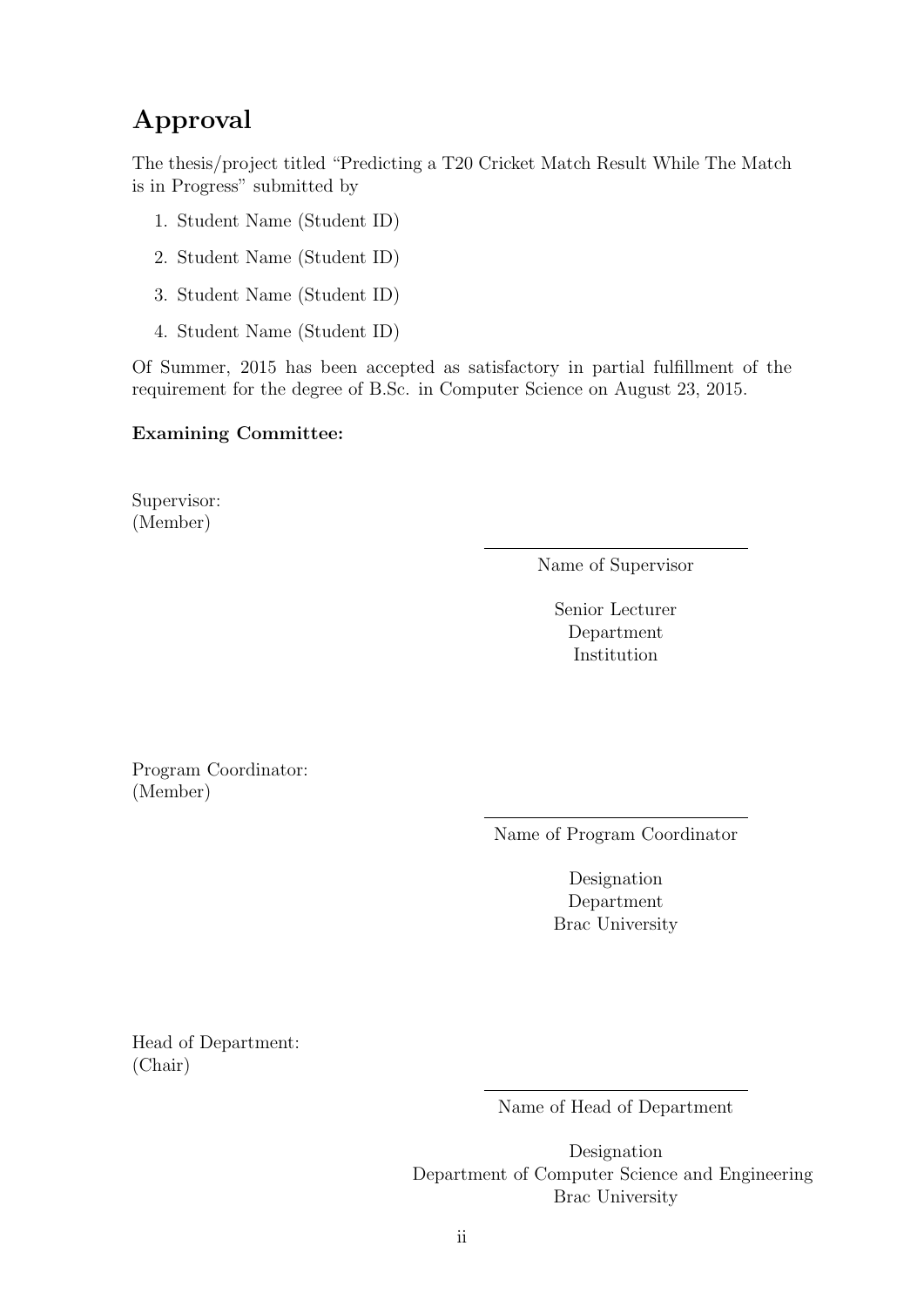# <span id="page-3-0"></span>Ethics Statement (Optional)

This is optional, if you don't have an ethics statement then omit this page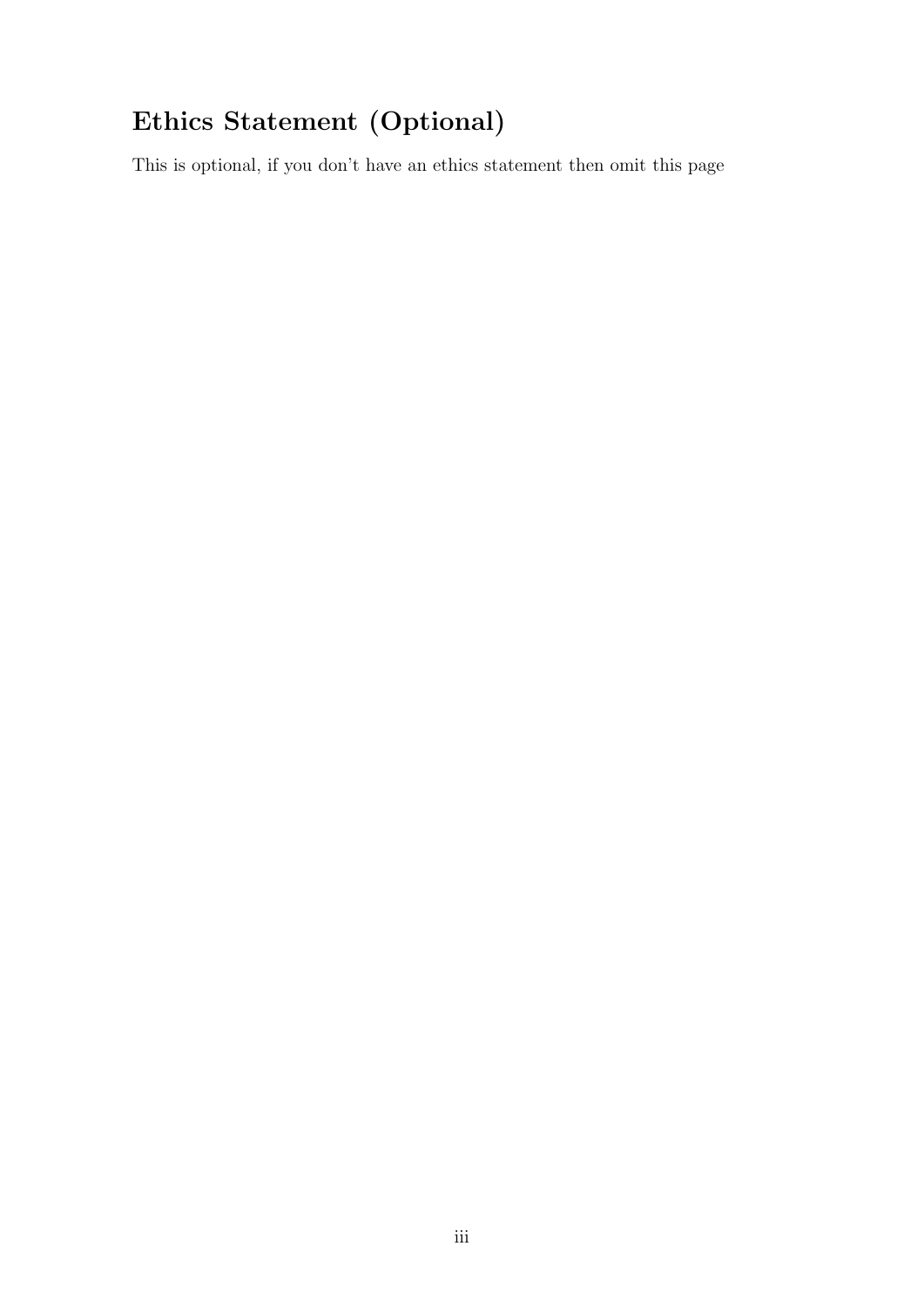## <span id="page-4-0"></span>Abstract

Data Mining and Machine learning in Sports Analytics, is a brand new research field in Computer Science with a lot of challenge. In this research the goal is to design a result prediction system for a T20 cricket match while the match is in progress. Different machine learning and statistical approach were taken to find out the best possible outcome. A very popular data mining algorithm, decision tree were used in this research along with Multiple Linear Regression in order to make a comparison of the results found. These two model are very much popular in predictive modeling. Forecasting a T20 cricket match is a challenge as the momentum of the game can change drastically at any moment. As no such work has done regarding this format of cricket, we have decided to take the challenge as T20 cricket matches are very much popular now a days. We are using decision tree algorithm to design our forecasting system by depending on the previous data of matches played between the teams. This system will help the teams to take major decision when the match is in progress such as when to send which batsman or which bowler to bowl in the middle overs. It significantly expands the exposure of research in sports analytics as it was previously bound between some other selected sports.

Keywords: Data Mining; Machine Learning; Cricket; T20; Prediction; Decision tree; Linear Regression Analysis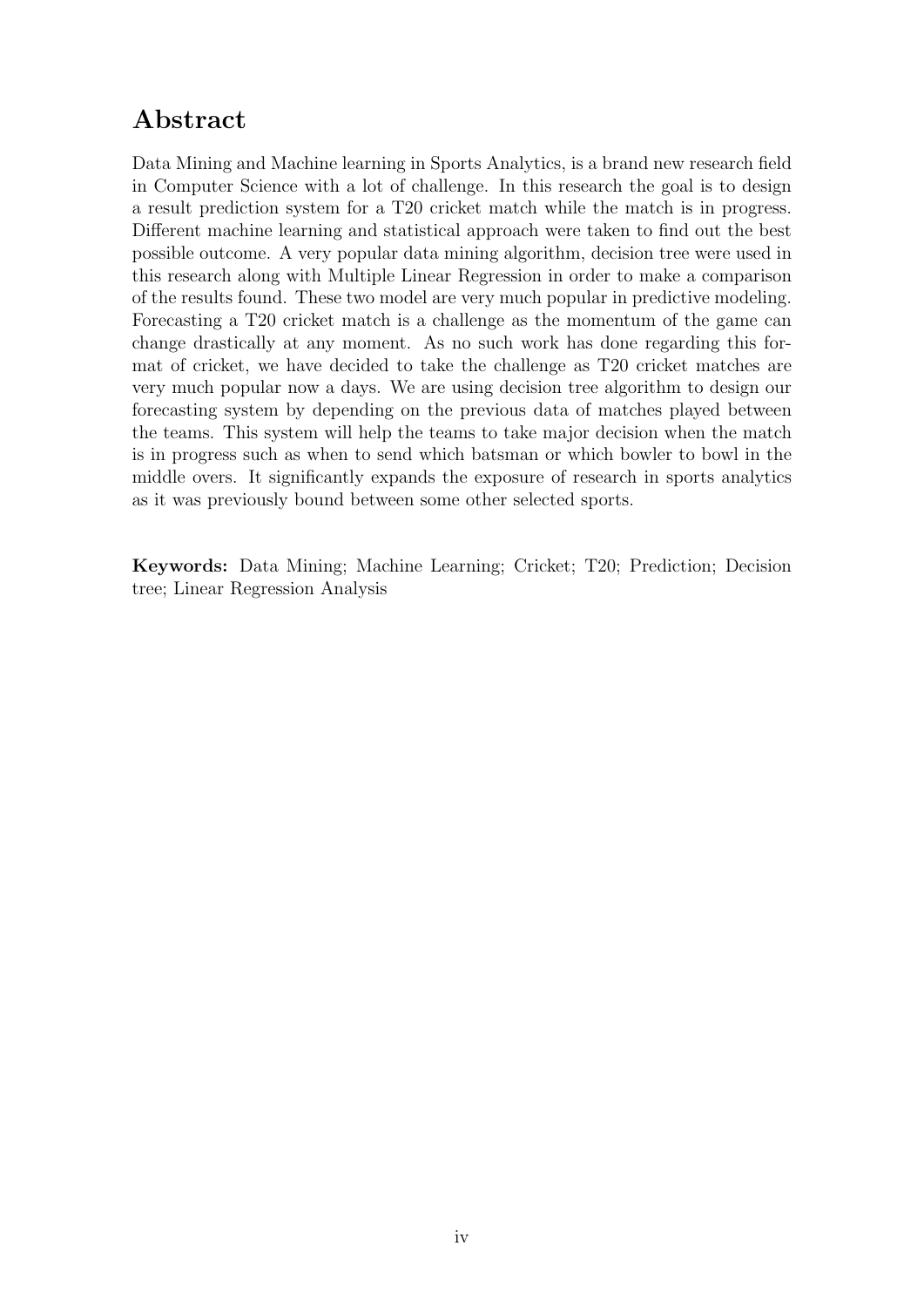# <span id="page-5-0"></span>Dedication (Optional)

A dedication is the expression of friendly connection or thanks by the author towards another person. It can occupy one or multiple lines depending on its importance. You can remove this page if you want.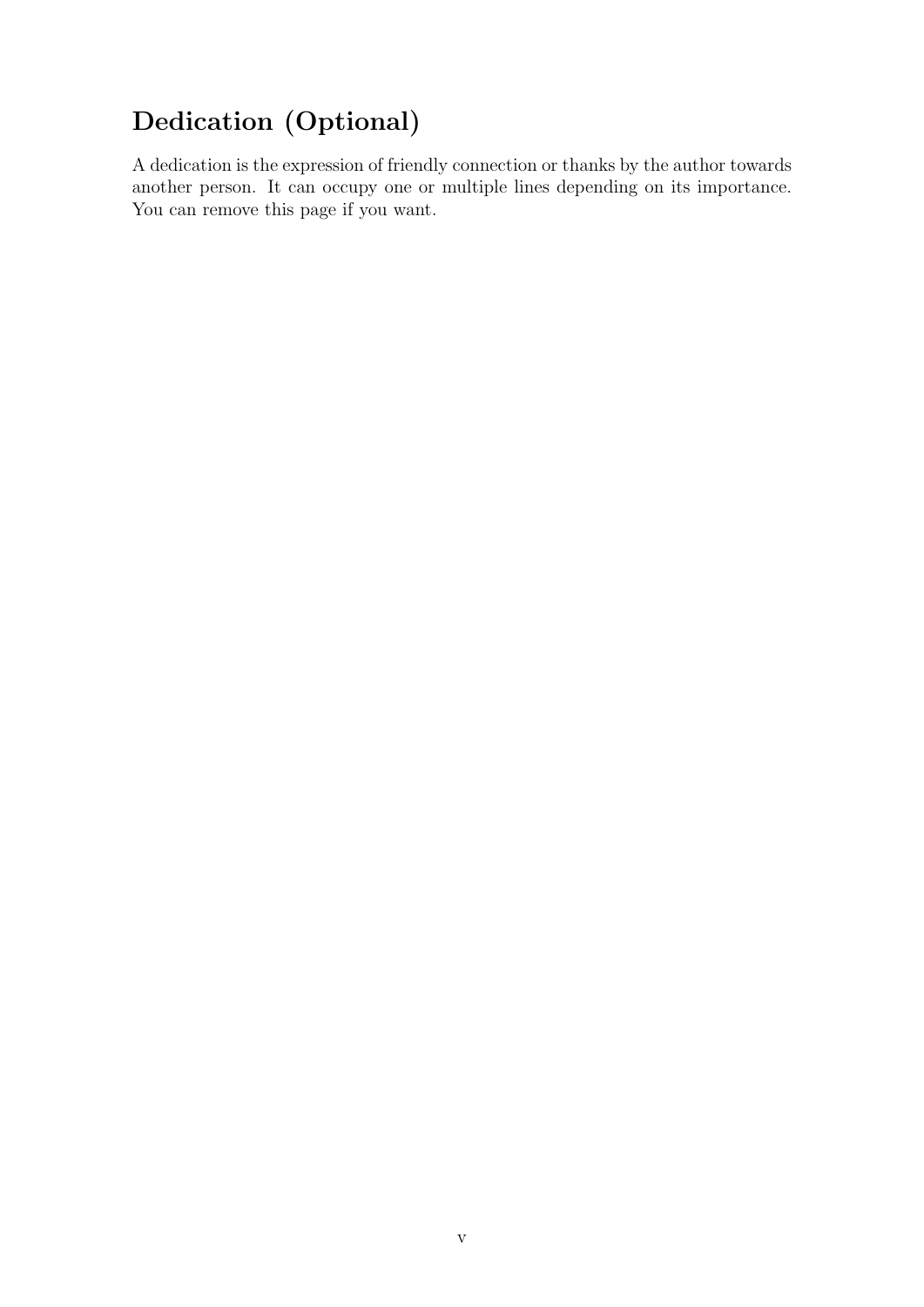## <span id="page-6-0"></span>Acknowledgement

Firstly, all praise to the Great Allah for whom our thesis have been completed without any major interruption.

Secondly, to our co-advisor Teacher Name sir for his kind support and advice in our work. He helped us whenever we needed help.

Thirdly, Name and the whole judging panel of Conference Name. Though our paper not accepted there, all the reviews they gave helped us a lot in our later works.

And finally to our parents without their throughout sup-port it may not be possible. With their kind support and prayer we are now on the verge of our graduation.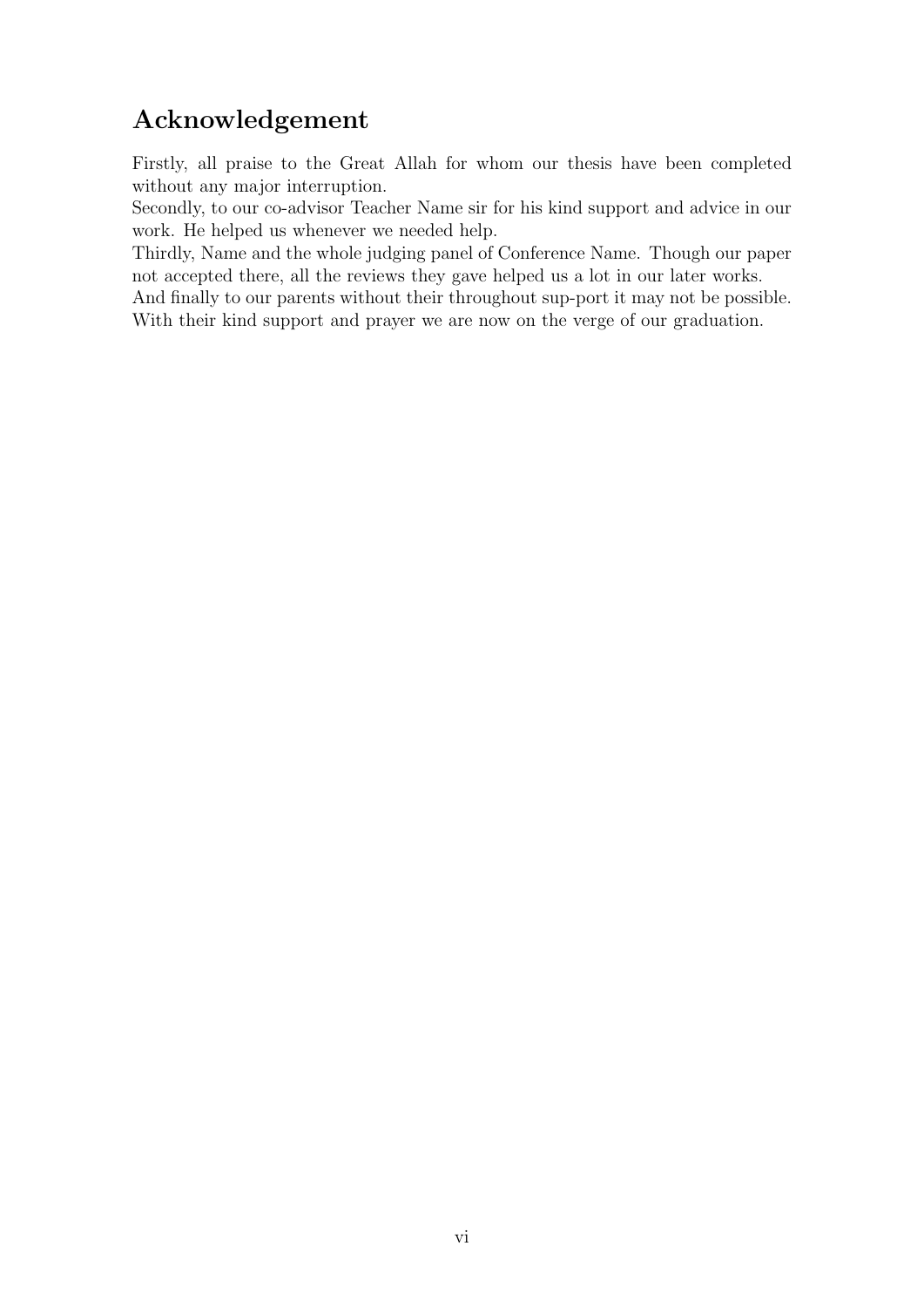# <span id="page-7-0"></span>Table of Contents

| Declaration                                                                                                                                                                         | $\mathbf{i}$                                             |
|-------------------------------------------------------------------------------------------------------------------------------------------------------------------------------------|----------------------------------------------------------|
| Approval                                                                                                                                                                            | ii                                                       |
| <b>Ethics Statement</b>                                                                                                                                                             | iii                                                      |
| Abstract                                                                                                                                                                            | iv                                                       |
| Dedication                                                                                                                                                                          | v                                                        |
| Acknowledgment                                                                                                                                                                      | vi                                                       |
| <b>Table of Contents</b>                                                                                                                                                            | vii                                                      |
| List of Figures                                                                                                                                                                     | ix                                                       |
| List of Tables                                                                                                                                                                      | $\mathbf x$                                              |
| Nomenclature                                                                                                                                                                        | xi                                                       |
| Introduction<br>1<br>Thoughts behind the Prediction Model $\hfill\ldots\ldots\ldots\ldots\ldots\ldots\ldots\ldots\ldots\ldots$<br>1.1<br>1.2<br>1.3<br>1.4                          | 1<br>$\mathbf{1}$<br>1<br>$\mathbf{1}$<br>$\overline{2}$ |
| $\overline{2}$<br><b>Related Work</b>                                                                                                                                               | 4                                                        |
| 3<br><b>Prediction Modeling using Decision Tree</b><br>3.1<br>3.2<br>3.3                                                                                                            | $\bf{5}$<br>$\overline{5}$<br>5<br>6                     |
| <b>First and Second</b><br>4<br>Result Prediction based on First and Second Segment (Bat First).<br>4.1<br>Result Prediction based on First and Second Segment (Bat Second).<br>4.2 | 7<br>$\overline{7}$<br>8                                 |
| <b>Bibliography</b>                                                                                                                                                                 | 10                                                       |
| Appendix A How to install LAT <sub>F</sub> X                                                                                                                                        | 11                                                       |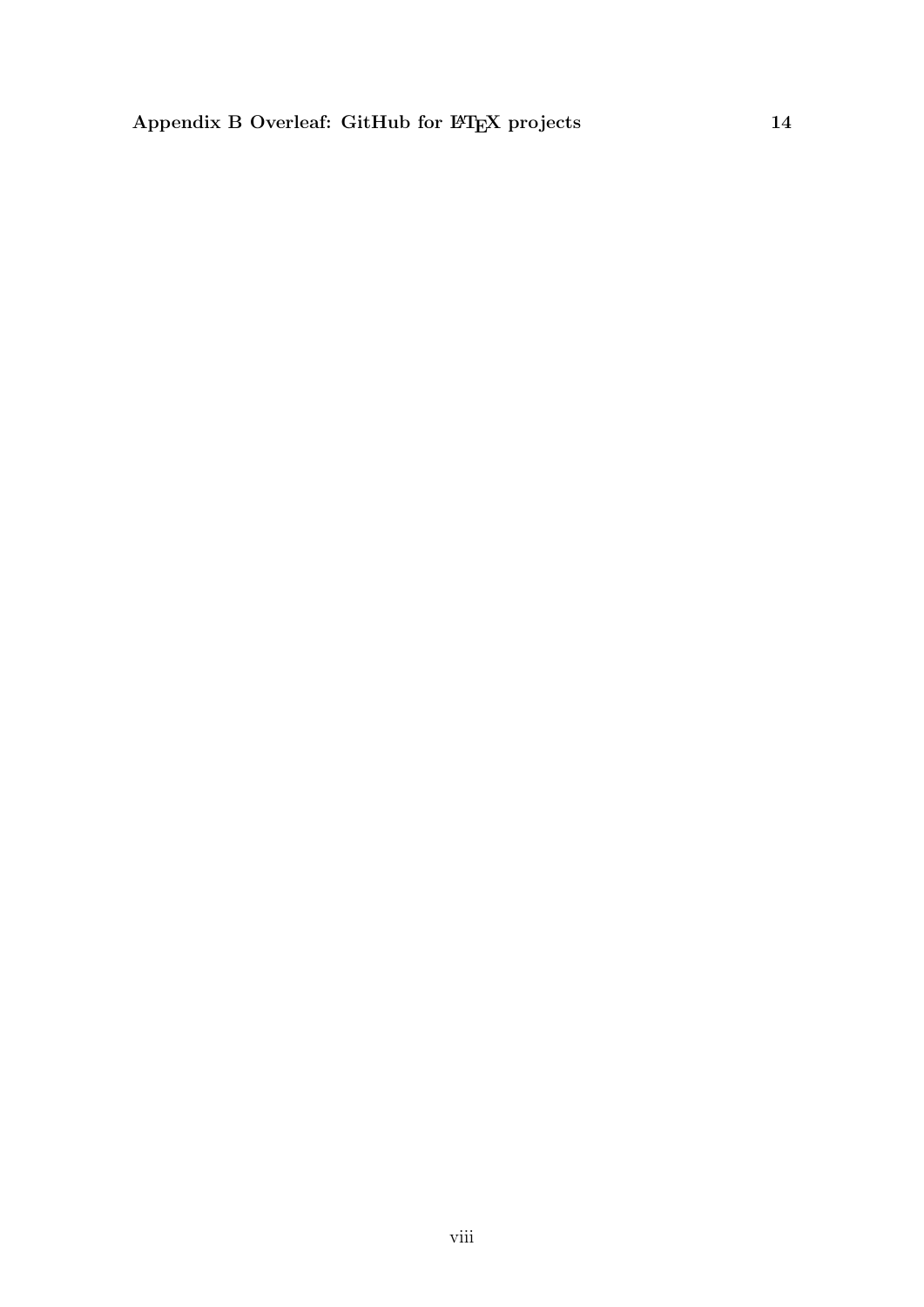# <span id="page-9-0"></span>List of Figures

| 4.1 First and Second Segment Prediction (Bat First) 7      |  |  |
|------------------------------------------------------------|--|--|
| 4.2 First and Second Segment Run Prediction (Bat Second) 8 |  |  |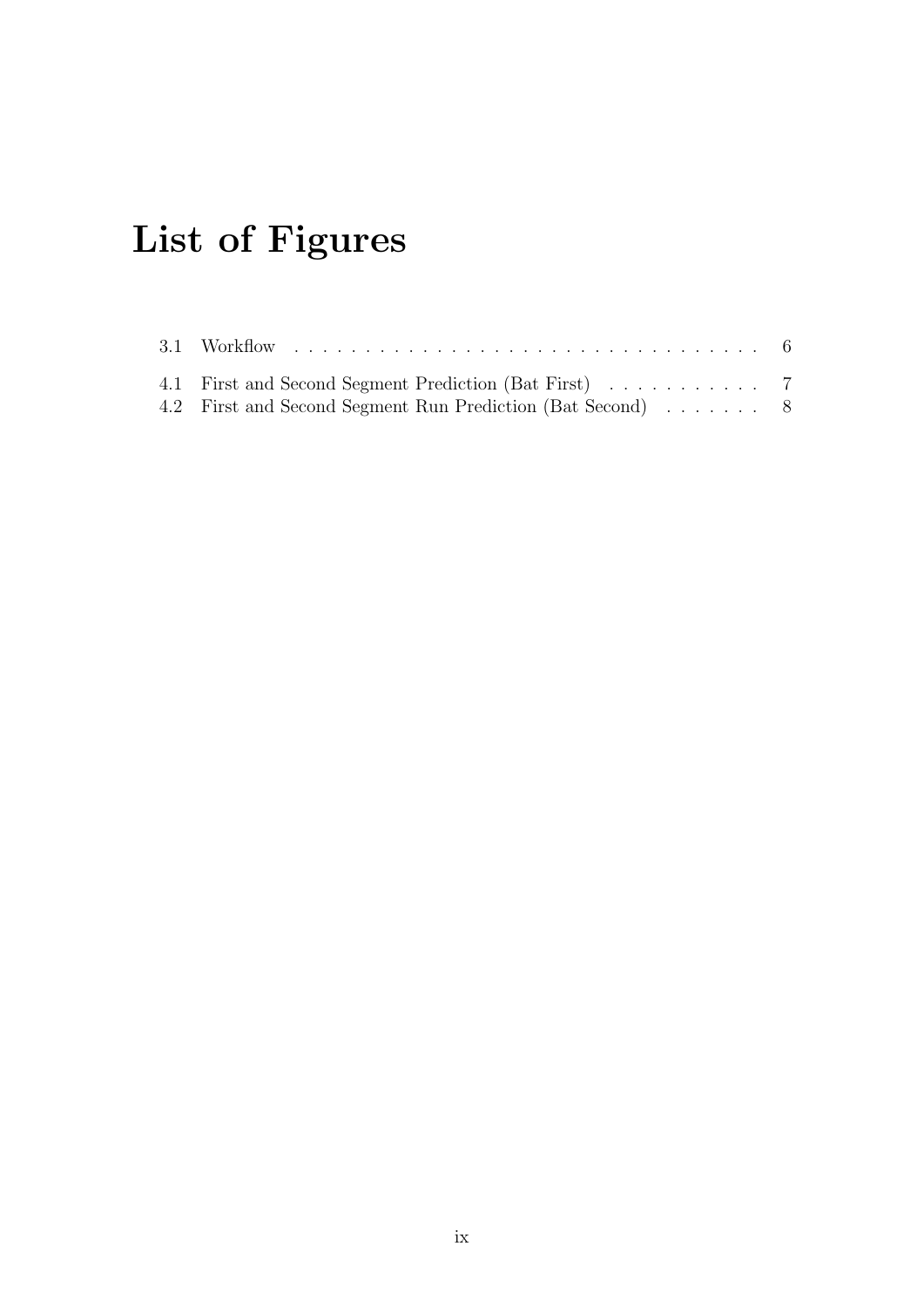# <span id="page-10-0"></span>List of Tables

| 4.1 First and Second Coefficient (Bat First) 8          |  |
|---------------------------------------------------------|--|
|                                                         |  |
| 4.3 First and Second Segment Coefficient (Bat Second) 9 |  |
| 4.4 First and Second Segment P-value (Bat Second) 9     |  |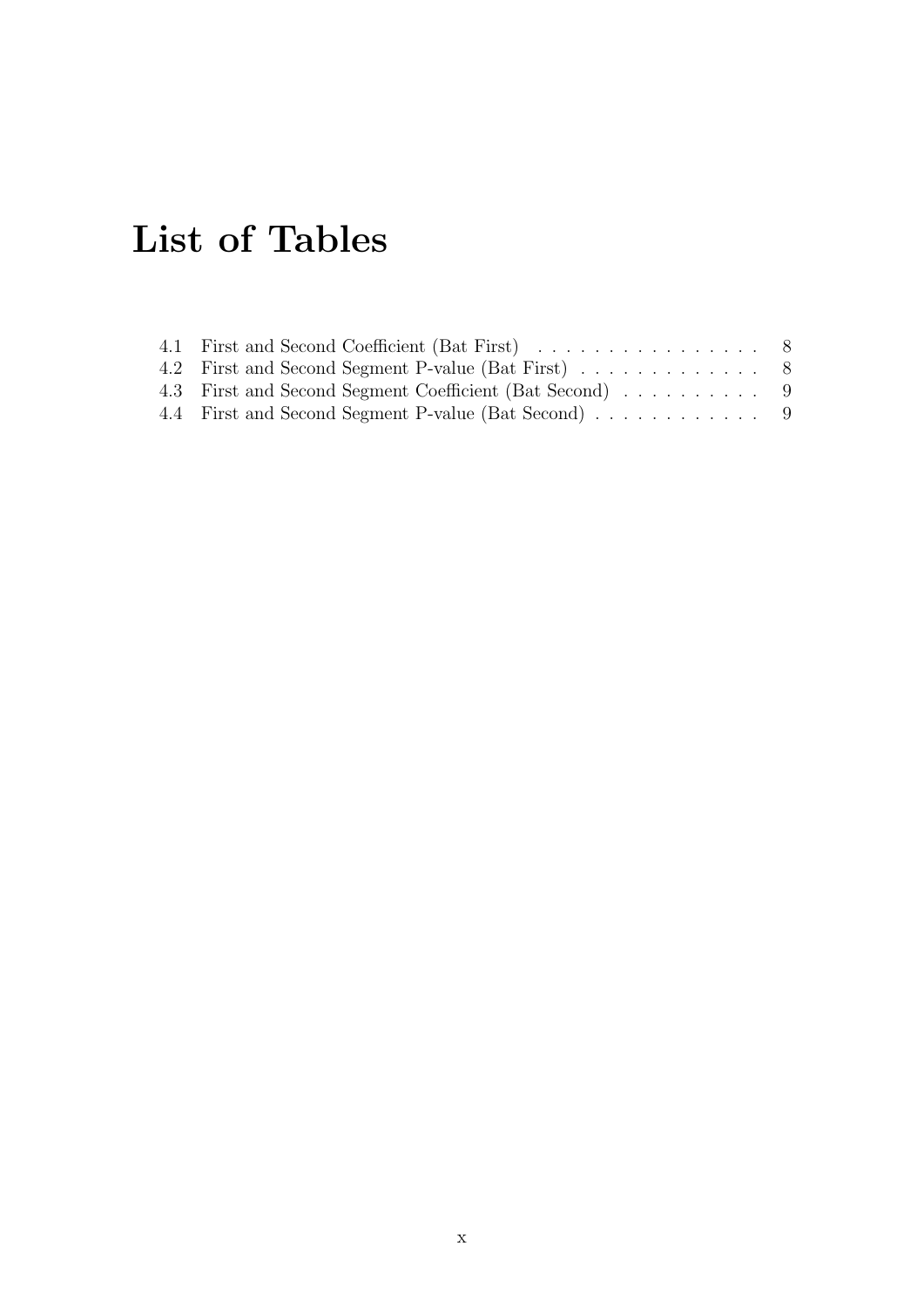# <span id="page-11-0"></span>Nomenclature

The next list describes several symbols & abbreviation that will be later used within the body of the document

- $\epsilon$  Epsilon
- $v$  Upsilon
- IPL Indian Premier League
- LBW Leg before Wicket
- MR Runs scored by Home team
- MRN Home Team Run Rate
- ODI One day International
- OR Runs scored by the opponent team
- ORN Opponent Team Run Rate
- T20 Twenty Twenty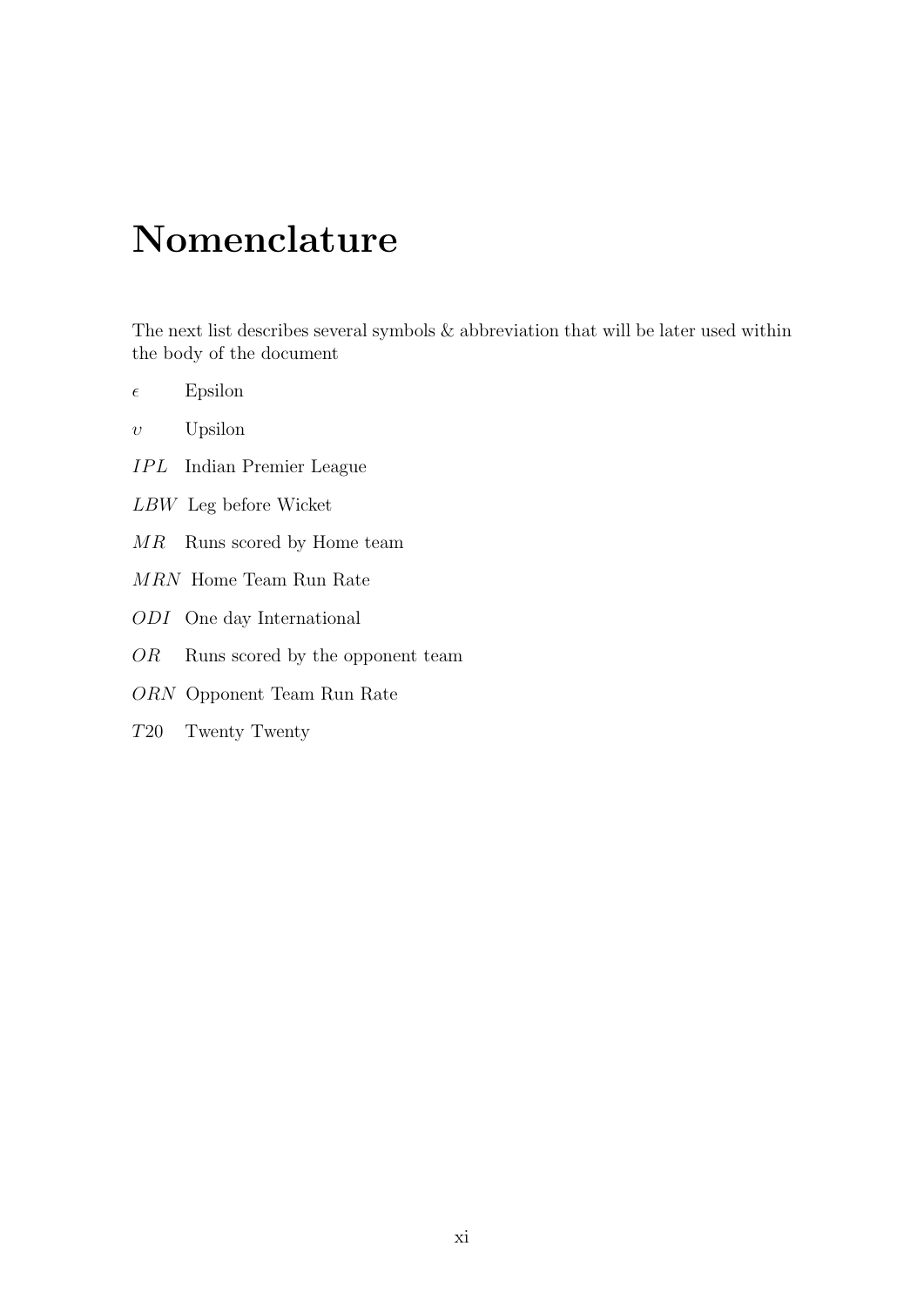# <span id="page-12-0"></span>Chapter 1

# Introduction

### <span id="page-12-1"></span>1.1 Thoughts behind the Prediction Model

There have been research done on ODI and Test match cricket but very few on T20 cricket, which is currently more favourite than its older brothers. And that's why we decided to do research on this format of the game. The result of a T20 cricket match depends on lots of in game and pre-game attributes. Pre-game attributes like condition, venue, pitch, team strength etc. and in game attributes like wickets in hand, run rate, total run, strike rate etc. influence a match result predominantly. We gave more emphasis on in game attributes as our prediction will be when match is in progress. Our intentions would be to finding out the attributes which is most affecting the result in different phases of the game. We broke an innings into three phases: Power-play (1-6 overs), Mid-overs (7- 16) and - final overs (17-20). Prediction will be active till the last over of mid overs phase. We consider an entire cycle of process of data mining, decision making and preparing a model to predict. Mining the data according to the attributes and different phases we have divided important to construct meaningful statistics. Modeling a problem for prediction requires several intelligent assumptions and molding the problem with collected data-sets. As we already mentioned cricket is a game of uncertainty and T20 format is the most unpredictable format rather than the other two format because it is the shortest format of the game and one over can change the result of a game. In this research we tried to design a prediction model which can go with this unpredictability and try to make a result prediction.

### <span id="page-12-2"></span>1.2 Aims and Objectives

The aim is to prepare a model which will predict the result of a T20 cricket game while the match is in progress. Our main objective is to combine pre-game data and in-game data in order to design a good predictive model. Understanding the different attributes is also needed in order to get more accuracy in result.

### <span id="page-12-3"></span>1.3 History of T20 Cricket

From the sixteenth century to first official Test match in 1877 to first ODI World Cup 1975 with 60 overs to 50 overs world in 1987, cricket world has changed a lot.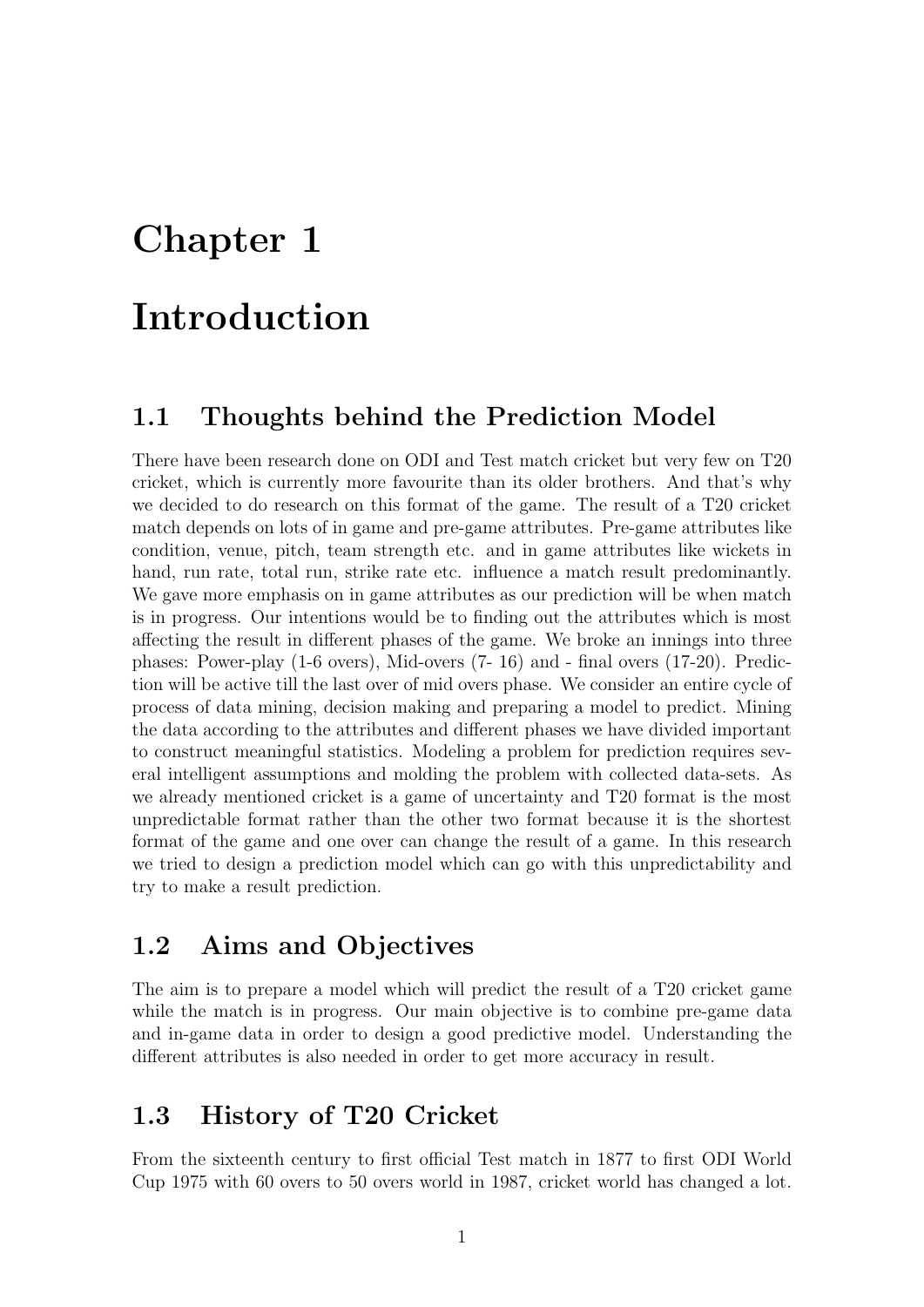Now, we have a new shortest format in cricket - Twenty20 or T20. T20 cricket is fun, entertaining and more thrilling than other two formats. It has brought glamour and instant popularity to the fans and helped marketing Cricket to the rest of the world. England Cricket Board (ECB) was looking for a cricket competition to fill the void after the conclusion of Benson and Hedges Cup in 2002. ECB was looking for something new to at-tract more sponsors and viewers. Marketing Manager of ECB, Stuart Robertson was the first to came up with the idea of playing cricket match with each team getting only 20 overs to play. Thus came the name Twenty20. First official T20 matches were played in English counties. Though first official T20 international match took place be-tween Australia and New Zealand. In 2007 we witnessed ICC World Twenty20, which generated immense support for this newest form of cricket. Introduction of T20 cricket gave birth to franchise league in many countries. Among those Indian Premier League (IPL) is the most watched and expensive cricket league. Big Bash, Caribbean Premier League (CPL) and Bangladesh Premier League (BPL) other popular franchise leagues. T20 cricket showed great innovation in batting style, improved fielding. Bowlers were also trying their hardest to make them useful in a format which was made to give preference to the batsmen. With more viewers and sponsors, T20 cricket brought more money to the Boards and players. But this format also attracted more illegal activities as matching fixing, betting, miss con-duct of players. Very recently in July 2015 BCCI banned Chennai Super Kings and Rajasthan Royals for match fixing. Ironically this two teams are two of the most successful team in IPL with a large number of fan base. The West Indies regional teams completed in tournament named Stanford 20/20 which was funded by a convicted fraudster Allen Stanford.

### <span id="page-13-0"></span>1.4 Game Method

After Football, Cricket is the second most popular sports with a fan base of around 2.5 billion (according to Top End Sports) and mostly popular in South Asia, Australia, The Caribbean and UK. In international level Cricket is played in three formats- Test, ODI and T20I cricket. This game is played on a 22 yards clay pitch with 2 sets of stamps, each set with 3 stamps and each set having two bells on top of them. Two batsmen come to pitch with two wooden bats and bowler bowls with a cricket ball which outer part is made of lather. Test Cricket is played Red ball which is slightly heavier than the White bowl played in the limited overs. There is no fixed size of the outfield, but usually its diameter usually varies between 137 meters and 150 meters. In limited over cricket there is a circle of 30 yards around the pitch which work as a field restriction for players. Test cricket is played for 5 days with each team having at most 2 innings. ODI played for 50 overs per innings and T20 played in 20 overs. Each team play with 11 players. A coin toss decides who is going to bat or ball first. In limited over cricket team batting first scores as many run possible before the overs are finished or they all get out. If team batting next score more runs they wins and failure to score required runs in allocated overs or getting all out result in loss for team batting second. Some basic idea how the game is played: Field Restriction: According to the latest rule change in 50 overs cricket, there is only one Power play from over 1-10 with only two fielders outside of the 30 yards circle. Between 11 to 40 overs four fielder are allowed and five allowed outside the 30 yards circle in the final 10 overs. Like the ODI format T20 also have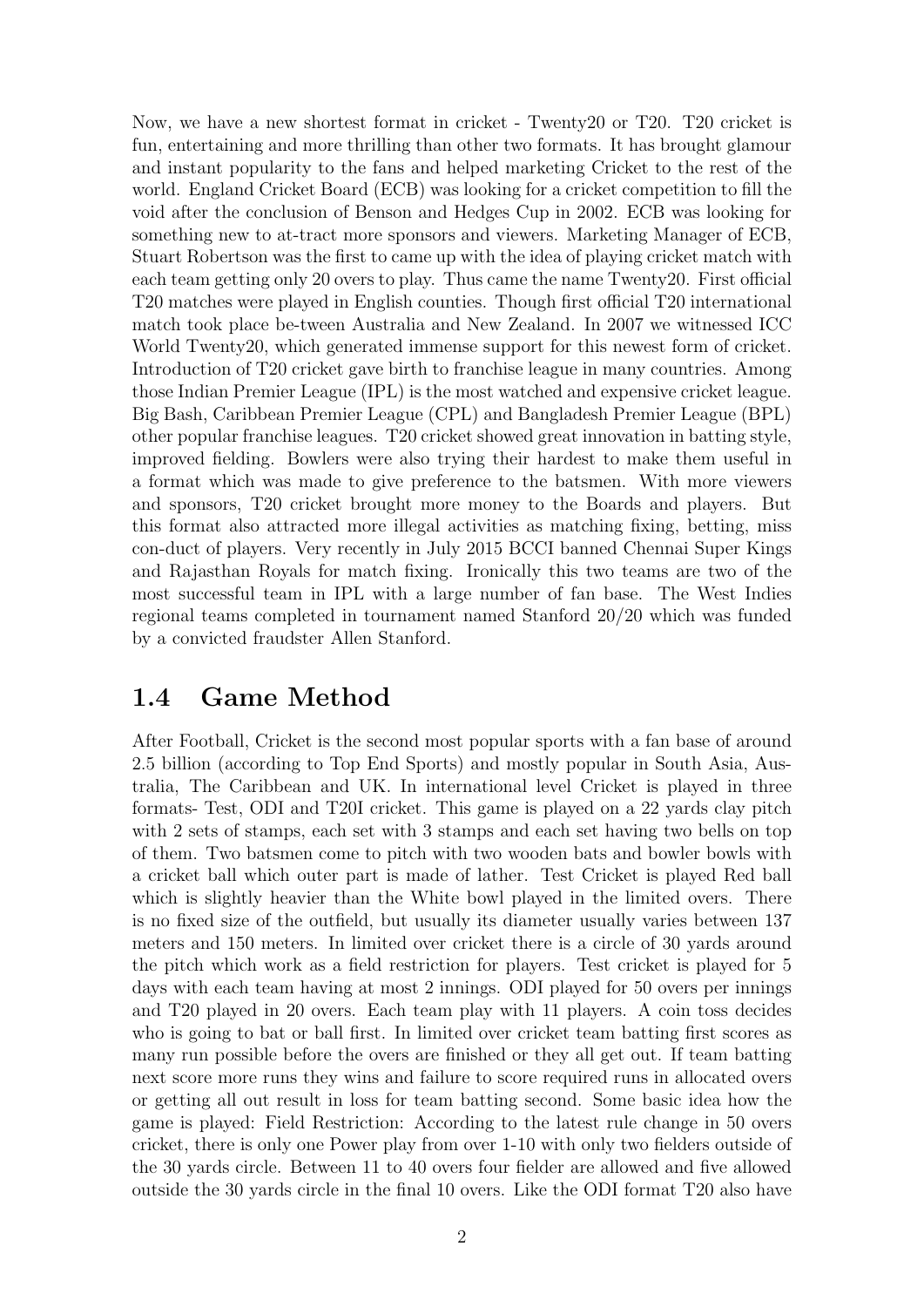only 1 power play form over 1 to 6 with 2 fielders outside the circle. Scoring Runs: The striking batsman must hit the ball with his bat and must change his position with his partner to score 1 run. Number of runs scored depend on the number of time the batsmen change position. If the batsman hit ball and its goes outside the boundary 4 runs are added and 6 runs are added when the ball fly over the boundary. Batting team gets extra runs form No ball, Leg bye, Bye, Wide, Overthrows and Penalty runs when the ball hits keeper's helmet or cap lying on the field. Out Types: Batsmen usually get out by being bowled, caught, leg before wicket (LBW), stumped and run out. There are some rare occasion where batsmen get out by hit wicket, intentionally hitting the ball twice, handled the ball, obstructing the field and timed out. Tie match result: If the match is tie, such as both the team scored same runs then there is a rule called super over. Super over played for only one over for each team. Each team can play with two wickets when they are batting and one single bowler when they are bowling. Batting first team set a target and second team chase it. In Test cricket there is no restriction on how many overs a bowler can bowl. But in limited over cricket number of overs bowled by a single bowler is fixed. in ODI's each bowler can bowl up to 10 overs in a match and in T20 cricket bowlers are allowed to bowl only 4 overs each.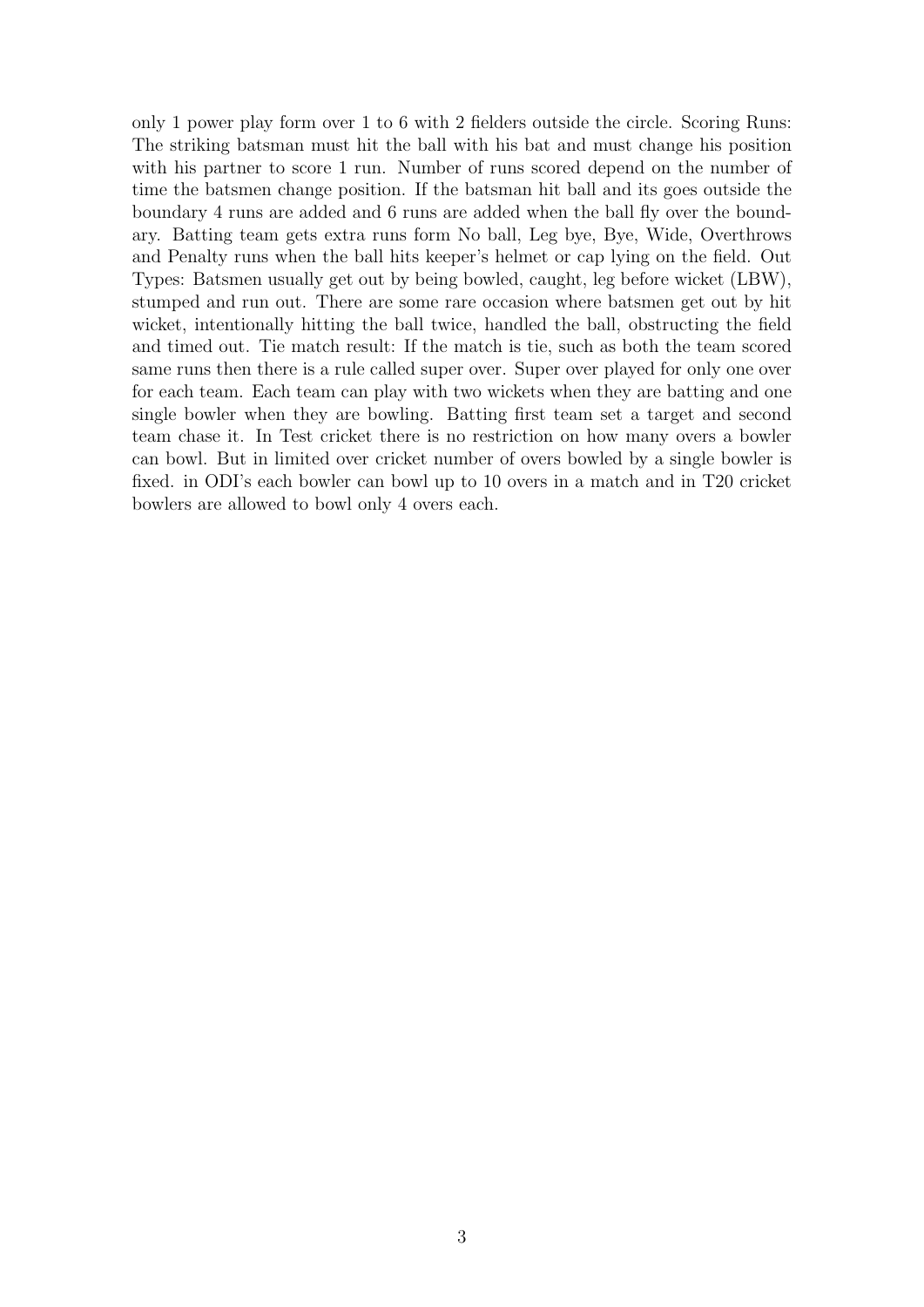# <span id="page-15-0"></span>Chapter 2 Related Work

Better predictive modeling depends on better understanding of the data and attributes selection. We have to choose between some data mining algorithm. We have chosen data mining as it is very much flexible in predictive modeling. Prediction when the game is in progress is a tough ask and it need finding the best attributes that influence the match outcome. Some research was done previously on predictive modeling in sports like Basketball, Baseball along with Test and One Day International cricket. In basketball, Bhandari et al.[\[1\]](#page-21-1) developed a knowledge discovery system and data mining framework for National Basketball Association (NBA). It was aimed to discover several interesting patterns in basketball games. This and related system have been used by several basketball teams over the past decades. Such solutions designed for offline usage and no in game effects were taken care of. There has been some recent works (20) about in-game decision making to find how much time remaining in the game without making any prior prediction model. There were several works done in cricket. Bailey and Clarke[\[2\]](#page-21-2) and Sankaranarayanan et al.[\[7\]](#page-21-3) used machine learning approach to predict the result of a one day match depending on the previous data and in game data. Akhtar and Scarf[\[4\]](#page-21-4) used multinomial logistic regression in their work on predicting a outcome of a test matches played between two teams. Choudhury et al.[\[3\]](#page-21-5) used Artificial Neural Network to predict result of a multi team one day cricket tournament depending on the past 10 years data. They used training set in order to model the data in neural network. Again there was no in play effects were taken care of. For baseball, Ganeshapillai and Guttag[\[5\]](#page-21-6) developed a prediction model that decides when to change the starting pitcher as the game progresses. It is very much similar to our work-flow, where they used the combination of previous data and in game data to predict a pitchers performance. Tulabandhula and Rudin[\[6\]](#page-21-7) were designed a real time prediction and decision system for professional car racing. Model makes the decision of when is the best time for tire change and how many of them. These works supplied a huge encouragement and informative ideas in our research.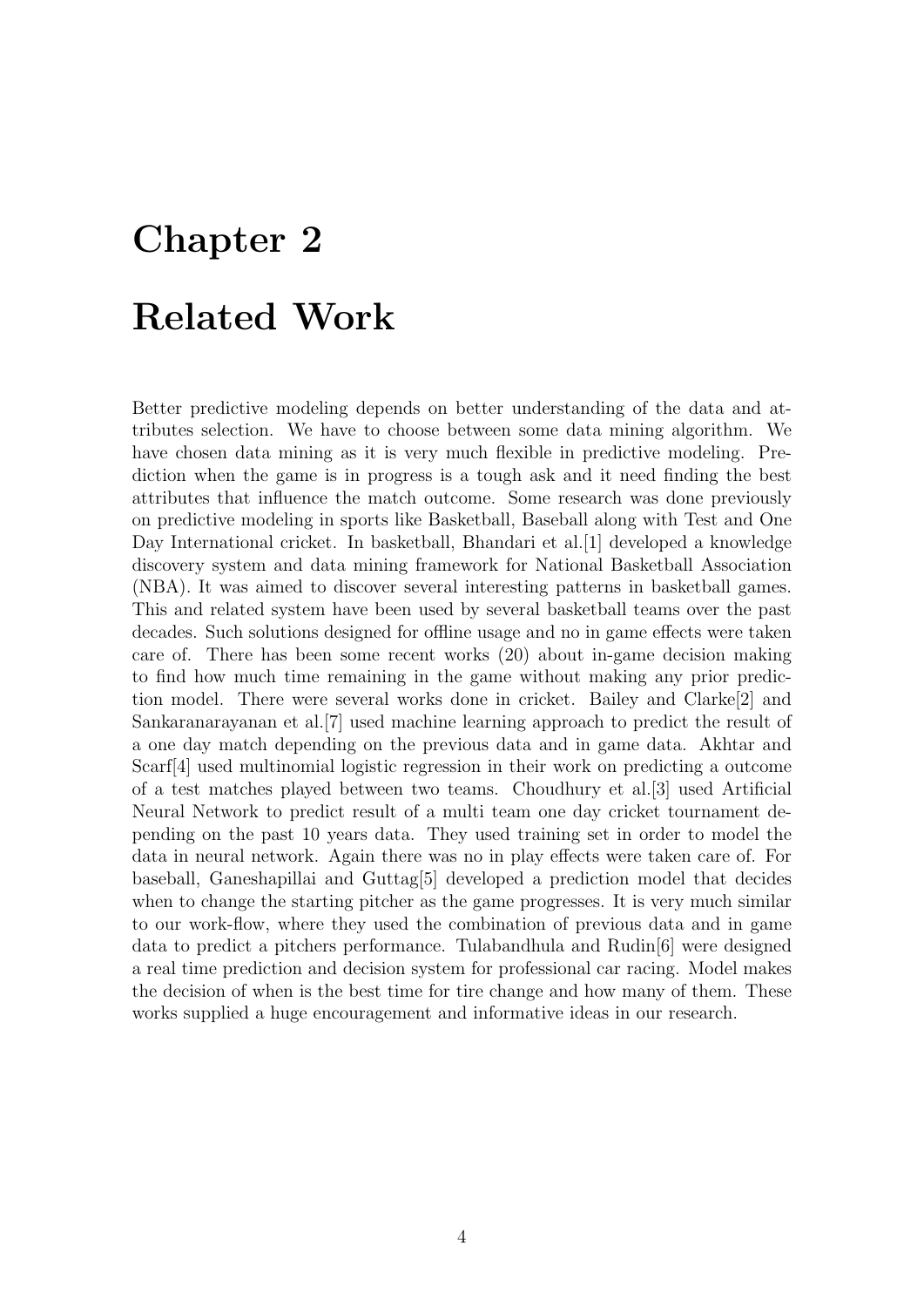# <span id="page-16-0"></span>Chapter 3

# Prediction Modeling using Decision Tree

Decision tree algorithm is a very popular way to design a predictive modeling. Decision tree builds classification or regression models in the form of a tree structure. It breaks down a data set into smaller and smaller subsets while at the same time an associated decision tree is incrementally developed. The final result is a tree with decision nodes and leaf nodes. A decision node (e.g., Outlook) has two or more branches (e.g., Runs, Wickets and Run-Rate). Leaf node (e.g., Result) represents a classification or decision. The topmost decision node in a tree which corresponds to the best predictor called root node. Decision trees can handle both categorical and numerical data. Decision tree built on the calculation of Entropy and Information gain.

### <span id="page-16-1"></span>3.1 Entropy Calculation

Entropy is a measure of unpredictability and uncertainty of a data-set. Entropy is generally considered to determine how disordered a data-set is. The higher rate of entropy refers to the uncertainty and more information needed in these cases to improve the predictability. One outcome is very much certain when the entropy is zero.

$$
Entropy(S) = \sum_{i=1}^{C} P_i \log_2 Pi
$$
\n(3.1)

Where Pi is the proportion of instances in the data set that take the i-th value of target attribute, which has C different values. This probability measure give us the idea of how uncertain we are about the data. We use a log2 measure as this represents how many bit we would need in order to specify what the class is of a random instance.

### <span id="page-16-2"></span>3.2 Information Gain

Now we want quantitative way of splitting the data-set by using a particular attribute. We can use a measure called Information Gain, which calculates the reduc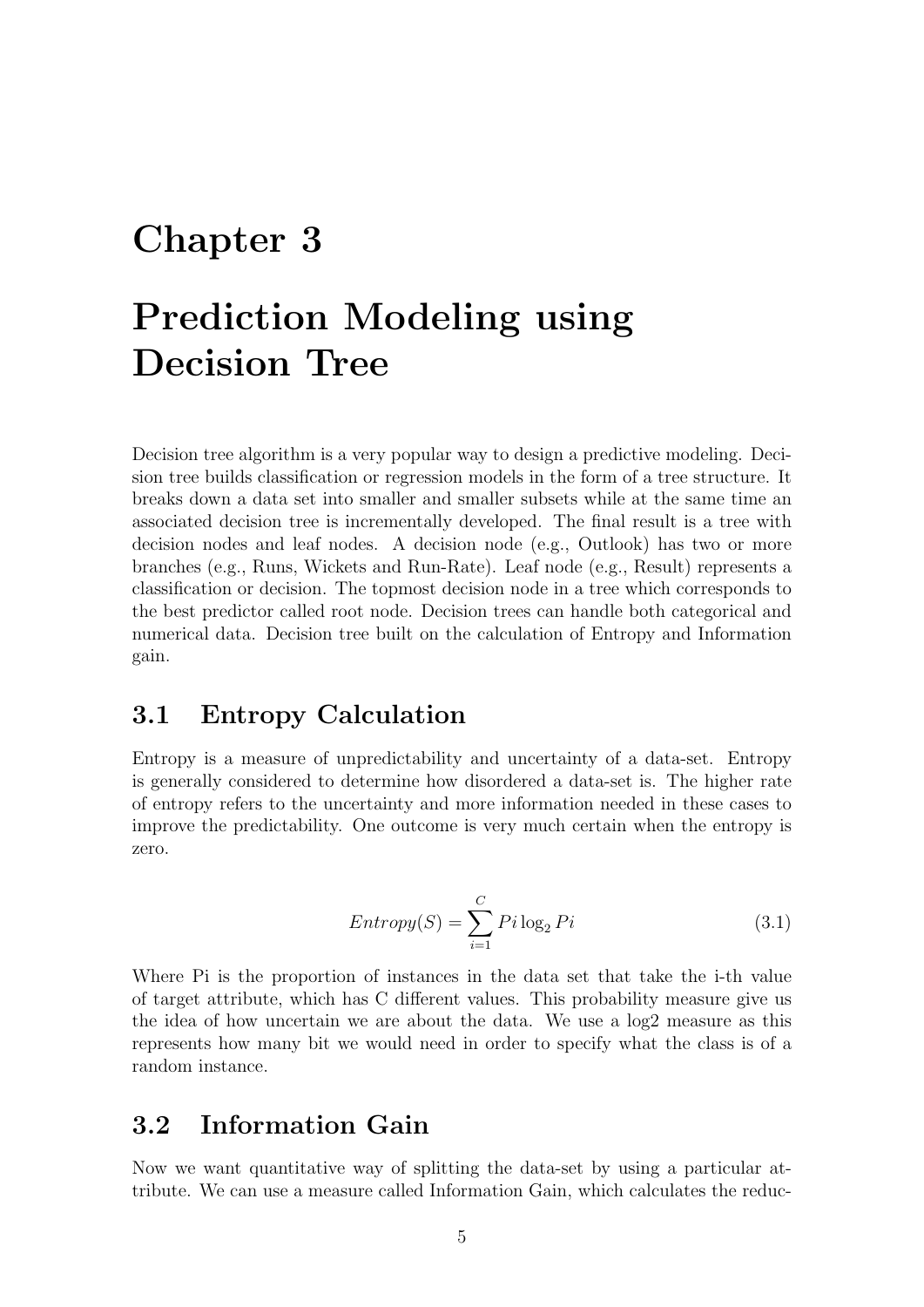tion in entropy that would result in split-ting the data on an attribute, A. Information Gain is actually a procedure to select the particular attribute to be a decision node of a decision tree.

$$
Gain(S, A) = Entropy(S) - \sum_{v \in A} \frac{S_v}{S} Entropy(S_v)
$$
\n(3.2)

where v is a value of A, Sv is the subset of instances of S where A takes the value v and S is the number of instances With the help of this node evaluation technique we can proceed recursively through the subset we create until leaf nodes have been reached throughout and all subsets are pure with zero entropy. This is how a decision tree algorithm works.

### <span id="page-17-0"></span>3.3 Data Training

<span id="page-17-1"></span>After collecting the data we converted those data into an attributed relation file format (.arff) and then we have used Weka for classification. After classification using some algorithm we got some result and later we have analyzed those result. Here is the simple work flow chart given.



Figure 3.1: Workflow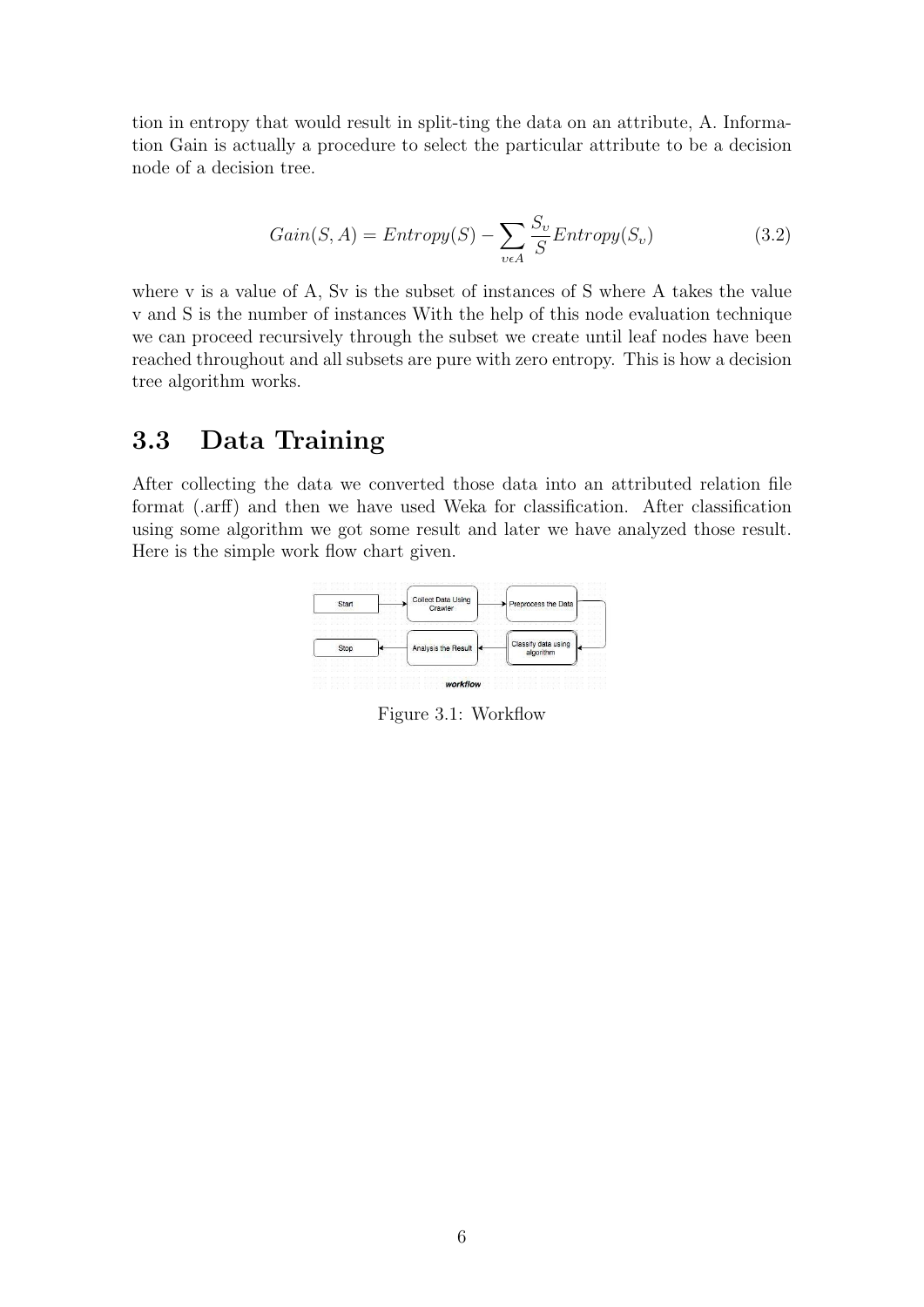# <span id="page-18-0"></span>Chapter 4

## First and Second

## <span id="page-18-1"></span>4.1 Result Prediction based on First and Second Segment (Bat First)

As we have divided our total model into three segment and we actually consider first two segment for predicting the match outcome as we wanted to find out the final match result when match is in progress. We have taken total 91 match for making our model using multiple linear regression and we have merged all the attributes from those matches based on different segment. After analyzing those two segment our model has given 75% accuracy. So, we can predict any match outcome when the match is in progress based on our model. As we did not take any attributes from the team who will bat second and considering the attribute which we got from first segment, our predicted model is quite good.

<span id="page-18-2"></span>

Figure 4.1: First and Second Segment Prediction (Bat First)

From the figure above we can see the graph view of our model, here 0 means lost and 1 means win. So, if the predictive final value is less than 0.5 then the result would be consider as lose and if the predictive value is greater than 0.5 then it would be consider as win.

Coefficient: These are the coefficients values for all the attributes from Win prediction based on bat first.

P-values: These are the p values for all the at-tributes from Win prediction based on bat first.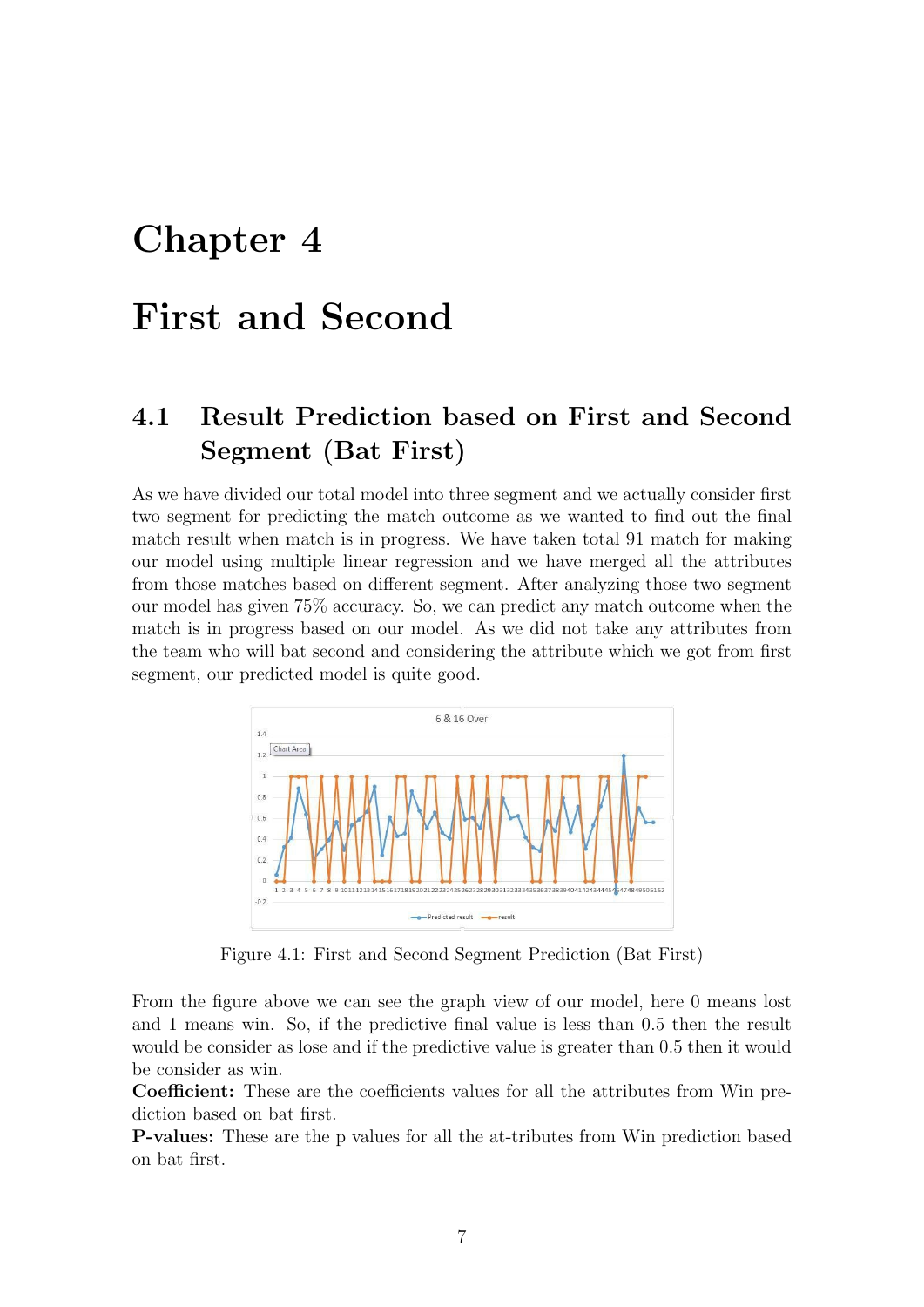| Attributes | Coefficients |
|------------|--------------|
| Intercept  | 0.092219     |
| Venue      | 0.242112     |
| M6ORN      | 0.039573     |
| M6OW       | $-0.12872$   |
| M16ORN     | 0.05121      |
| M16OW      | $-0.07214$   |

<span id="page-19-3"></span><span id="page-19-2"></span>Table 4.1: First and Second Coefficient (Bat First)

| Attributes | P-value  |
|------------|----------|
| Intercept  | 0.87596  |
| Venue      | 0.088577 |
| M6ORN      | 0.323375 |
| M6OW       | 0.084286 |
| M16ORN     | 0.246463 |
| M16OW      | 0.254117 |

Table 4.2: First and Second Segment P-value (Bat First)

## <span id="page-19-0"></span>4.2 Result Prediction based on First and Second Segment (Bat Second)

<span id="page-19-1"></span>While calculating for 2nd innings segments we get the run rate value from team batting first. Which makes a better impact on a prediction model and that time our model has given 85.5% accuracy which is really good.



Figure 4.2: First and Second Segment Run Prediction (Bat Second)

Coefficient: These are the coefficients values for all the attributes from Win prediction based on bat second.

P-values: These are the p values for all the at-tributes from Win prediction based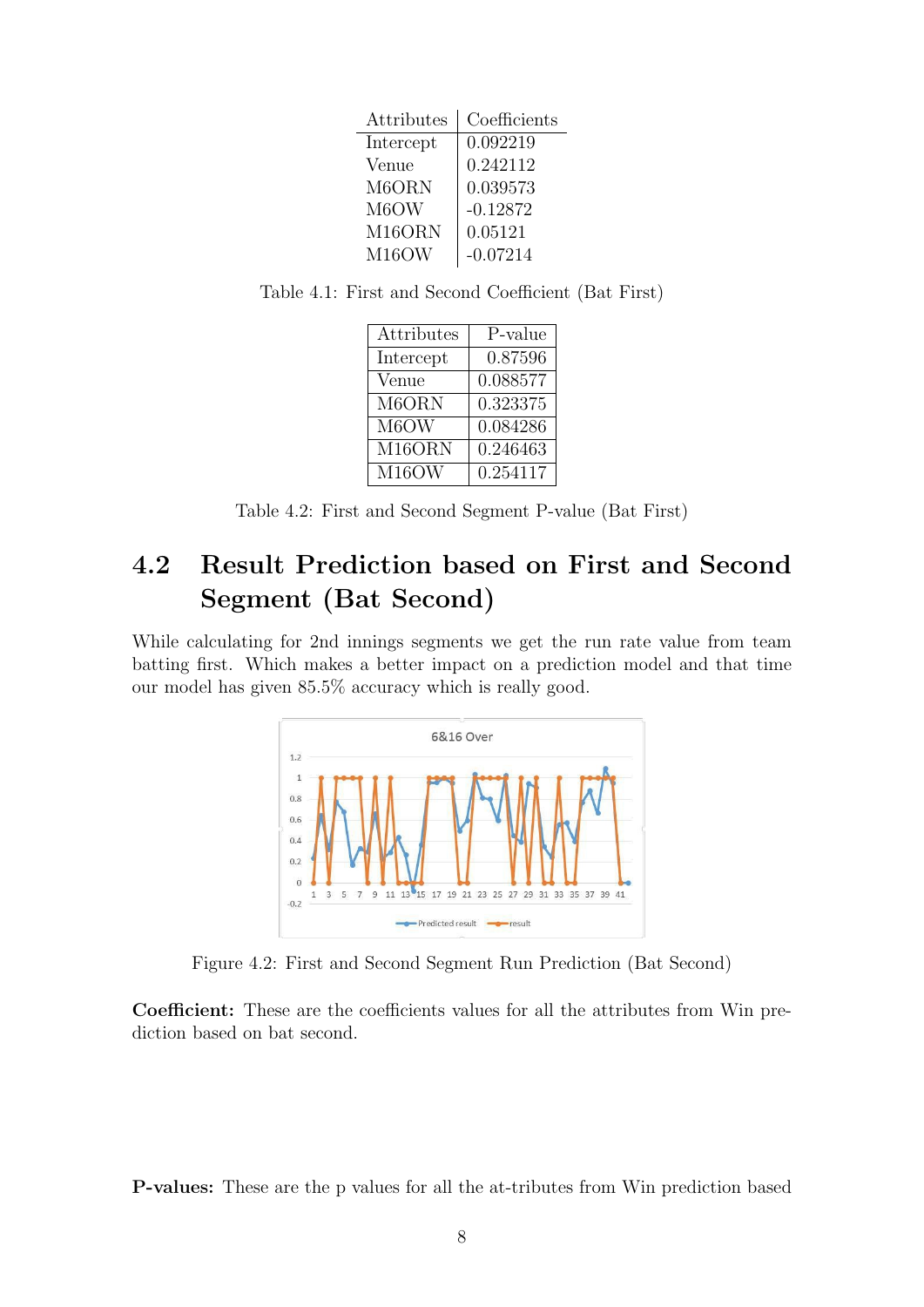<span id="page-20-0"></span>

| Coefficients |
|--------------|
| 2.282567     |
| $-0.04063$   |
| $-0.02869$   |
| $-0.22694$   |
| $-0.12705$   |
| $-0.10903$   |
| 0.008056     |
| 0.066748     |
| 0.028731     |
| $-0.0978$    |
|              |

Table 4.3: First and Second Segment Coefficient (Bat Second)

<span id="page-20-1"></span>on bat second.

| First and Second Segment P-value (Bat Second) |              |  |
|-----------------------------------------------|--------------|--|
| Attributes                                    | Coefficients |  |
| Intercept                                     | 0.007165     |  |
| Venue                                         | 0.811504     |  |
| M6ORN                                         | 0.482433     |  |
| M6OW                                          | 0.019258     |  |
| M16ORN                                        | 0.112474     |  |
| M <sub>16</sub> OW                            | 0.090761     |  |
| O6ORN                                         | 0.878555     |  |
| 060W                                          | 0.429492     |  |
| O16ORN                                        | 0.633494     |  |
| O16OW                                         | 0.179298     |  |

Table 4.4: First and Second Segment P-value (Bat Second)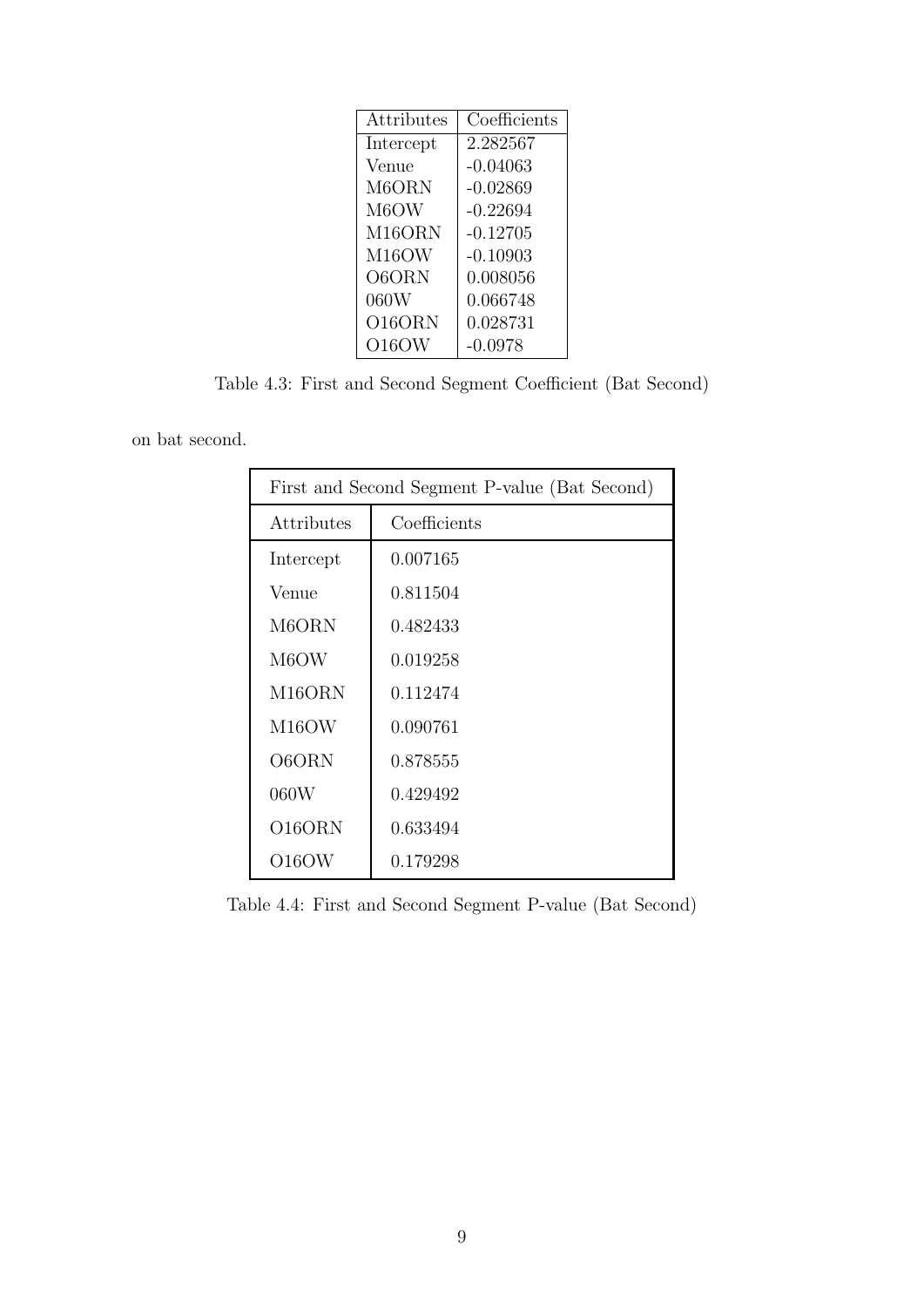# <span id="page-21-0"></span>Bibliography

- <span id="page-21-1"></span>[1] I. Bhandari, E. Colet, J. Parker, Z. Pines, R. Pratap, and K. Ramanujam, "Advanced scout: Data mining and knowledge discovery in nba data," Data Mining and Knowledge Discovery, vol. 1, no. 1, pp. 121–125, Mar. 1997, issn: 1573-756X. doi: [10.1023/A:1009782106822.](https://doi.org/10.1023/A:1009782106822) [Online]. Available: [https://doi.](https://doi.org/10.1023/A:1009782106822) [org/10.1023/A:1009782106822.](https://doi.org/10.1023/A:1009782106822)
- <span id="page-21-2"></span>[2] M. Bailey and S. Clarke, "Predicting the match outcome in one day international cricket matches, while the game is in progress," Journal of sports science & medicine, vol. 5, pp. 480–7, Dec. 2006.
- <span id="page-21-5"></span>[3] D. R. Choudhury, P. Bhargava, Reena, and S. Kain, "Use of artificial neural networks for predicting the outcome of cricket tournaments," International Journal of Sports Science and Engineering, vol. 1, no. 2, pp. 87–96, 2007, issn: 1750-9823.
- <span id="page-21-4"></span>[4] S. Akhtar and P. Scarf, "Forecasting test cricket match outcomes in play," International Journal of Forecasting, vol. 28, Jul. 2012. DOI:  $10.1016/j.$ ijforecast. [2011.08.005.](https://doi.org/10.1016/j.ijforecast.2011.08.005)
- <span id="page-21-6"></span>[5] G. Gartheeban and J. Guttag, "A data-driven method for in-game decision making in mlb: When to pull a starting pitcher," Aug. 2013, pp. 973–979. DOI: [10.1145/2487575.2487660.](https://doi.org/10.1145/2487575.2487660)
- <span id="page-21-7"></span>[6] T. Tulabandhula and C. Rudin, "Tire changes, fresh air, and yellow flags: Challenges in predictive analytics for professional racing," Big Data, vol. 2, no. 2, pp. 97–112, 2014, PMID: 27442303. doi: [10.1089/big.2014.0018.](https://doi.org/10.1089/big.2014.0018) eprint: [https:](https://doi.org/10.1089/big.2014.0018) [//doi.org/10.1089/big.2014.0018.](https://doi.org/10.1089/big.2014.0018) [Online]. Available: [https://doi.org/10.1089/](https://doi.org/10.1089/big.2014.0018) [big.2014.0018.](https://doi.org/10.1089/big.2014.0018)
- <span id="page-21-3"></span>[7] V. Veppur Sankaranarayanan, J. Sattar, and L. Lakshmanan, "Auto-play: A data mining approach to odi cricket simulation and prediction," Apr. 2014. doi: [10.1137/1.9781611973440.121.](https://doi.org/10.1137/1.9781611973440.121)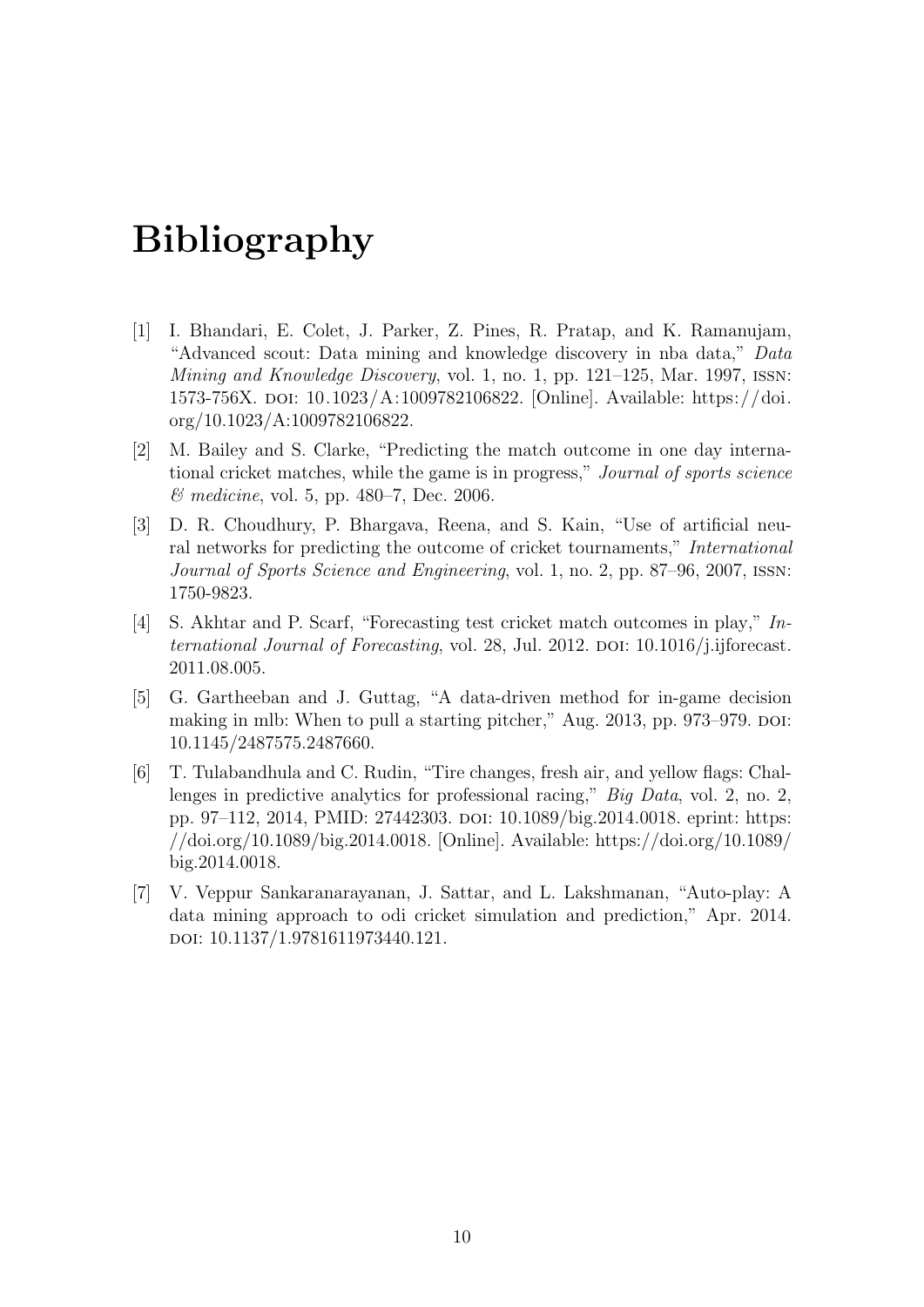# <span id="page-22-0"></span>How to install LAT<sub>EX</sub>

## Windows OS

#### TeXLive package - full version

- 1. Download the TeXLive ISO (2.2GB) from <https://www.tug.org/texlive/>
- 2. Download WinCDEmu (if you don't have a virtual drive) from <http://wincdemu.sysprogs.org/download/>
- 3. To install Windows CD Emulator follow the instructions at <http://wincdemu.sysprogs.org/tutorials/install/>
- 4. Right click the iso and mount it using the WinCDEmu as shown in <http://wincdemu.sysprogs.org/tutorials/mount/>
- 5. Open your virtual drive and run setup.pl

#### or

#### Basic MikTeX - T<sub>E</sub>X distribution

- 1. Download Basic-MiKT<sub>F</sub>X(32bit or 64bit) from <http://miktex.org/download>
- 2. Run the installer
- 3. To add a new package go to Start  $\lambda \iota$  All Programs  $\lambda \iota$  MikTex  $\lambda \iota$  Maintenance (Admin) and choose Package Manager
- 4. Select or search for packages to install

#### TexStudio - T<sub>E</sub>X editor

- 1. Download TexStudio from <http://texstudio.sourceforge.net/#downloads>
- 2. Run the installer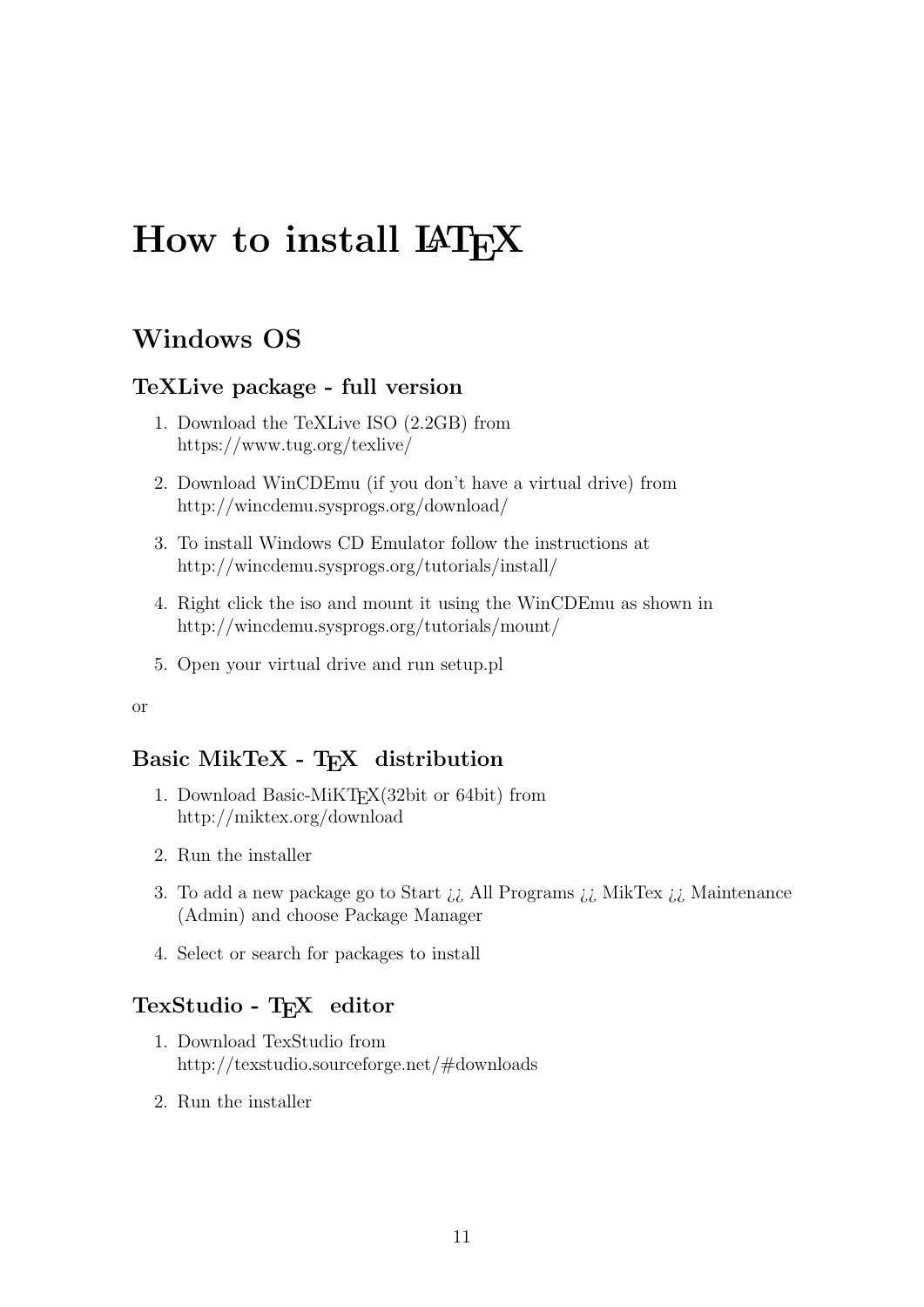### Mac OS X

#### MacTeX - TEX distribution

- 1. Download the file from <https://www.tug.org/mactex/>
- 2. Extract and double click to run the installer. It does the entire configuration, sit back and relax.

#### TexStudio - TFX editor

- 1. Download TexStudio from <http://texstudio.sourceforge.net/#downloads>
- 2. Extract and Start

## Unix/Linux

## TeXLive - TEX distribution

#### Getting the distribution:

- 1. TexLive can be downloaded from [http://www.tug.org/texlive/acquire-netinstall.html.](http://www.tug.org/texlive/acquire-netinstall.html)
- 2. TexLive is provided by most operating system you can use (rpm,apt-get or yum) to get TexLive distributions

#### Installation

1. Mount the ISO file in the mnt directory

mount -t iso9660 -o ro,loop,noauto /your/texlive####.iso /mnt

- 2. Install wget on your OS (use rpm, apt-get or yum install)
- 3. Run the installer script install-tl.

#### cd /your/download/directory ./install-tl

- 4. Enter command 'i' for installation
- 5. Post-Installation configuration: <http://www.tug.org/texlive/doc/texlive-en/texlive-en.html#x1-320003.4.1>
- 6. Set the path for the directory of TexLive binaries in your .bashrc file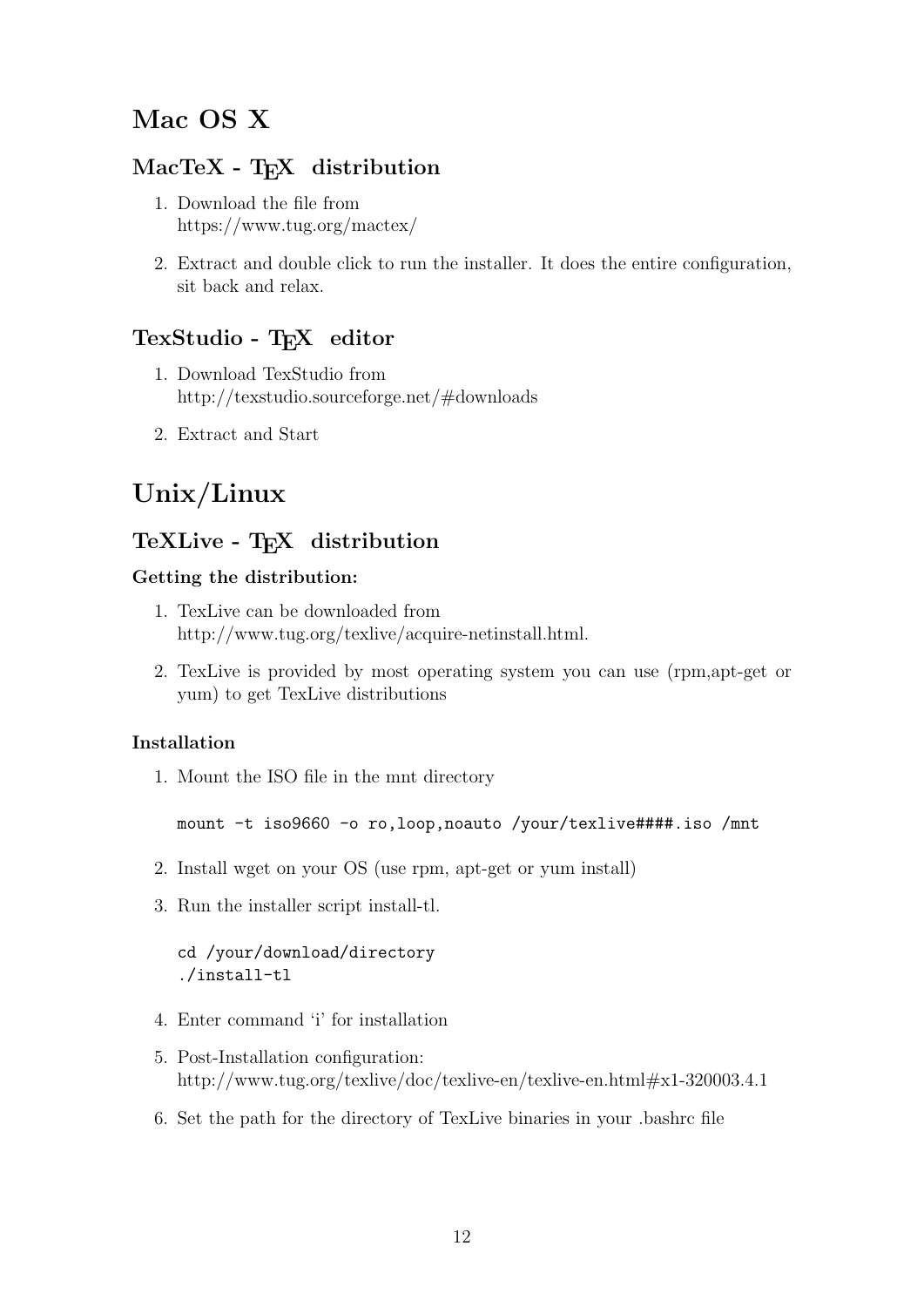#### For 32bit OS

For Bourne-compatible shells such as bash, and using Intel x86 GNU/Linux and a default directory setup as an example, the file to edit might be

edit \$~/.bashrc file and add following lines PATH=/usr/local/texlive/2011/bin/i386-linux:\$PATH; export PATH MANPATH=/usr/local/texlive/2011/texmf/doc/man:\$MANPATH; export MANPATH INFOPATH=/usr/local/texlive/2011/texmf/doc/info:\$INFOPATH; export INFOPATH

#### For 64bit OS

edit \$~/.bashrc file and add following lines PATH=/usr/local/texlive/2011/bin/x86\_64-linux:\$PATH; export PATH MANPATH=/usr/local/texlive/2011/texmf/doc/man:\$MANPATH; export MANPATH INFOPATH=/usr/local/texlive/2011/texmf/doc/info:\$INFOPATH; export INFOPATH

#### Fedora/RedHat/CentOS:

sudo yum install texlive sudo yum install psutils

#### SUSE:

sudo zypper install texlive

Debian/Ubuntu:

sudo apt-get install texlive texlive-latex-extra sudo apt-get install psutils